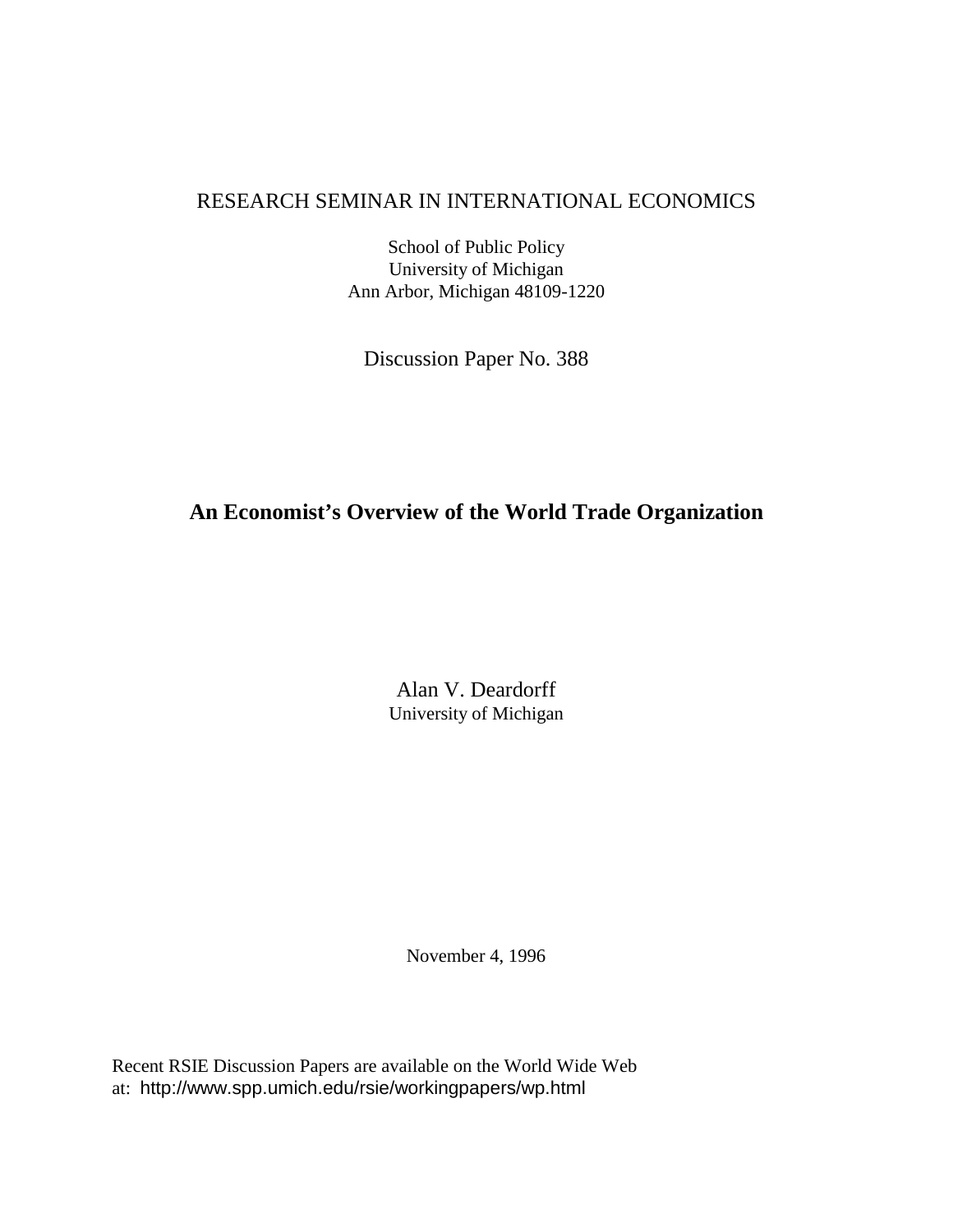# **An Economist's Overview of the World Trade Organization**

**Alan V. Deardorff**

## **The University of Michigan**

Paper presented at the Seventh U.S.-Korea Academic Symposium, "The Emerging WTO System and Perspectives from East Asia," Ann Arbor, Michigan, August 28-30, 1996

> Revised November 4, 1996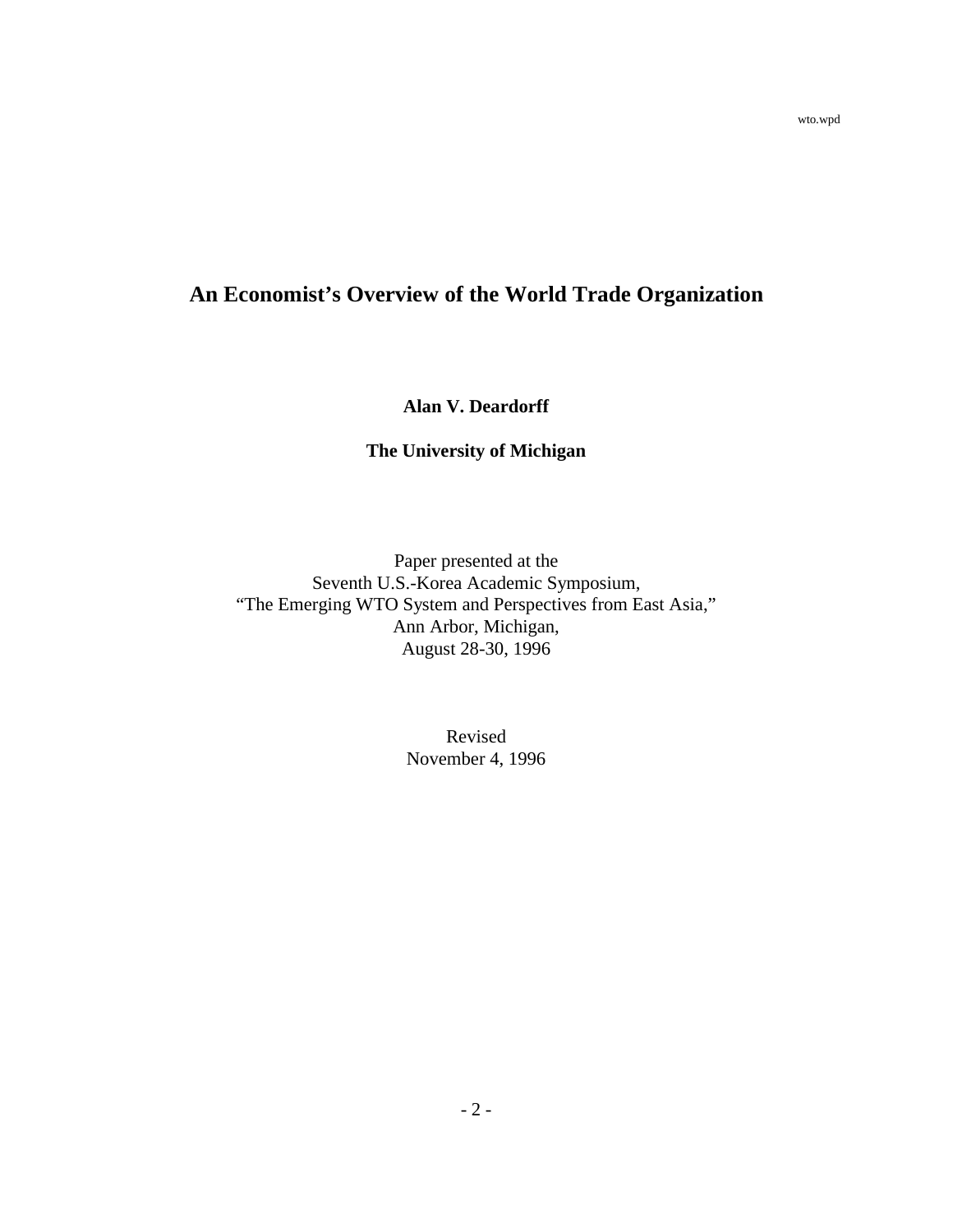#### **ABSTRACT**

## **An Economist's Overview of the World Trade Organization**

#### **Alan V. Deardorff**

#### **The University of Michigan**

The paper provides a brief overview of the new World Trade Organization, successor to the GATT as the arbiter of cooperation in matters of international trade policy. The approach taken is to look only at its main features, asking how they contribute to the end of permitting countries to cooperate in the use of policies that they often have strong incentives to use against each other. Noting that many of the problems of trade policy can be understood in a framework loosely based on the prisoners' dilemma in game theory, the paper examines four aspects of the WTO in terms of their contribution to resolving such prisoner's dilemma problems. These are: first, the various ways that the WTO fosters communication among countries about what they are in fact doing with their trade policies; second, the many requirements that the WTO imposes on country policies in defining cooperative behavior; third, a number of exceptions to these rules that permit, but do not require, countries to deviate from some of these requirements; and fourth, the new dispute settlement mechanism that provides the incentive for countries to conform with all of the rules. In the end, the WTO is viewed as a remarkably well-conceived solution to the complex problems of international cooperation in international trade.

**Keywords:** World Trade Organization **Correspondence:**

Alan V. Deardorff **JEL Subject Code:** F1 Department of Economics University of Michigan Ann Arbor, MI 48109-1220

> Tel. 313-764-6817 Fax. 313-764-2769 E-mail: alandear@umich.edu

http://www.econ.lsa.umich.edu/~alandear/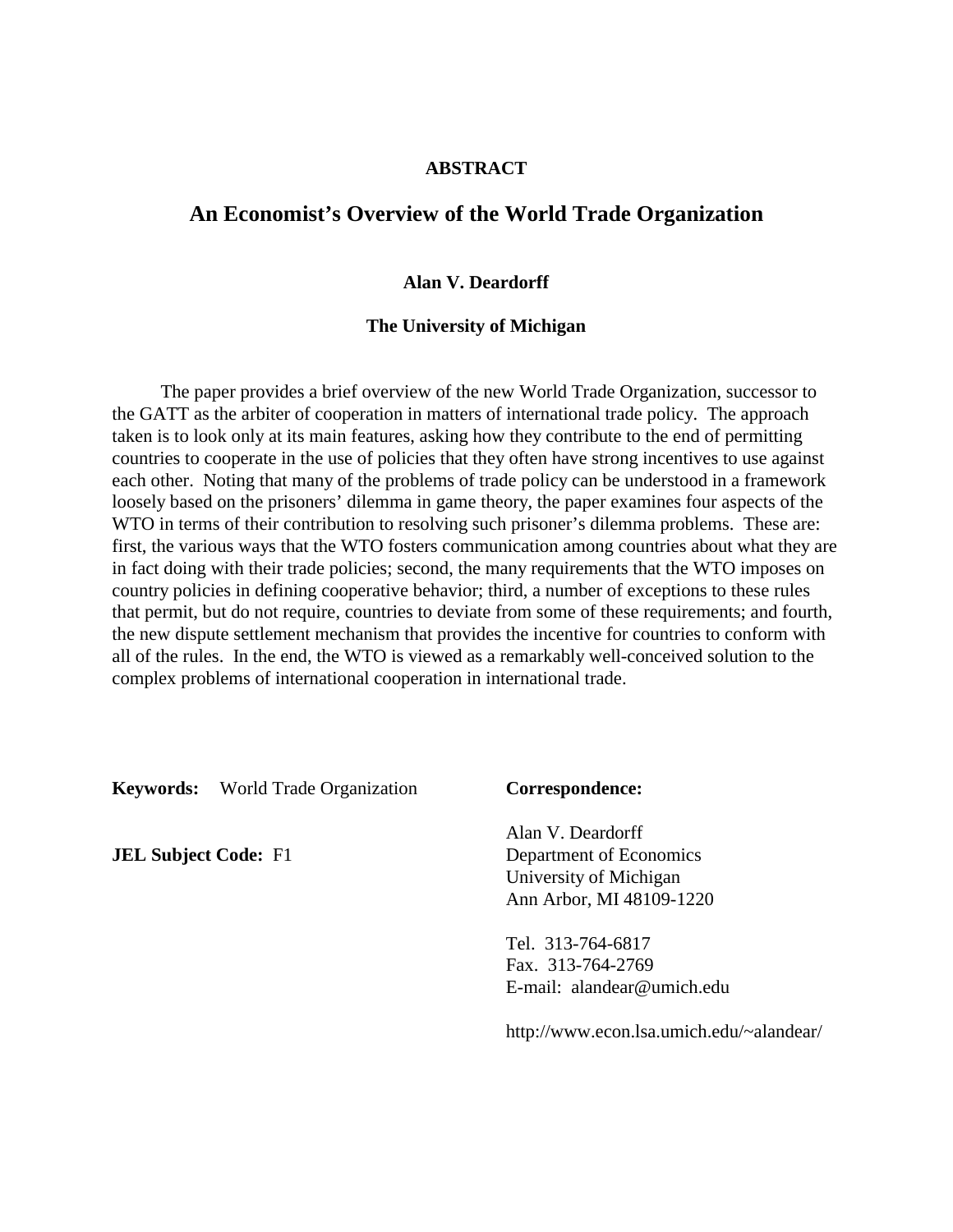# **An Economist's Overview of the World Trade Organization\***

**Alan V. Deardorff The University of Michigan**

#### **I. Introduction**

The arena of international trade has provided ample evidence over the years of the destructive chaos that can ensue when nations are left completely on their own in conducting trade policies. At the beginning of the Great Depression of the 1930s, the United States led the world in raising its trade barriers in order to stimulate its domestic economy at the expense of economies abroad. Since World War II, fortunately, the United States has also led in bringing down these and other barriers to trade. But powerful economic and political forces continue to exist throughout the world that push for whatever protection might be available in particular sectors, again at the expense of those sectors elsewhere. International trade theory tells us that increased barriers to trade reduce world welfare, and that the outcome of these "beggar-thyneighbor" policies is likely to be that all countries are worse off. Still, each country individually may perceive correctly that it stands to gain in some way from its own protection, whether or not protection is used abroad. This means that the world is in something like the classic "prisoners'

<sup>\*</sup>The author has benefitted from frequent discussions of trade policy and the WTO with John H. Jackson and Robert M. Stern. I am indebted as well to Joseph Francois and Bernard Hoekman for their insights into the WTO and their pointers to the literature dealing with it. I would also thank my discussants, Ernie Preeg and Chul-Su Kim, as well as other participants at the KEI conference, for corrections and suggestions that have improved the revised version of the paper.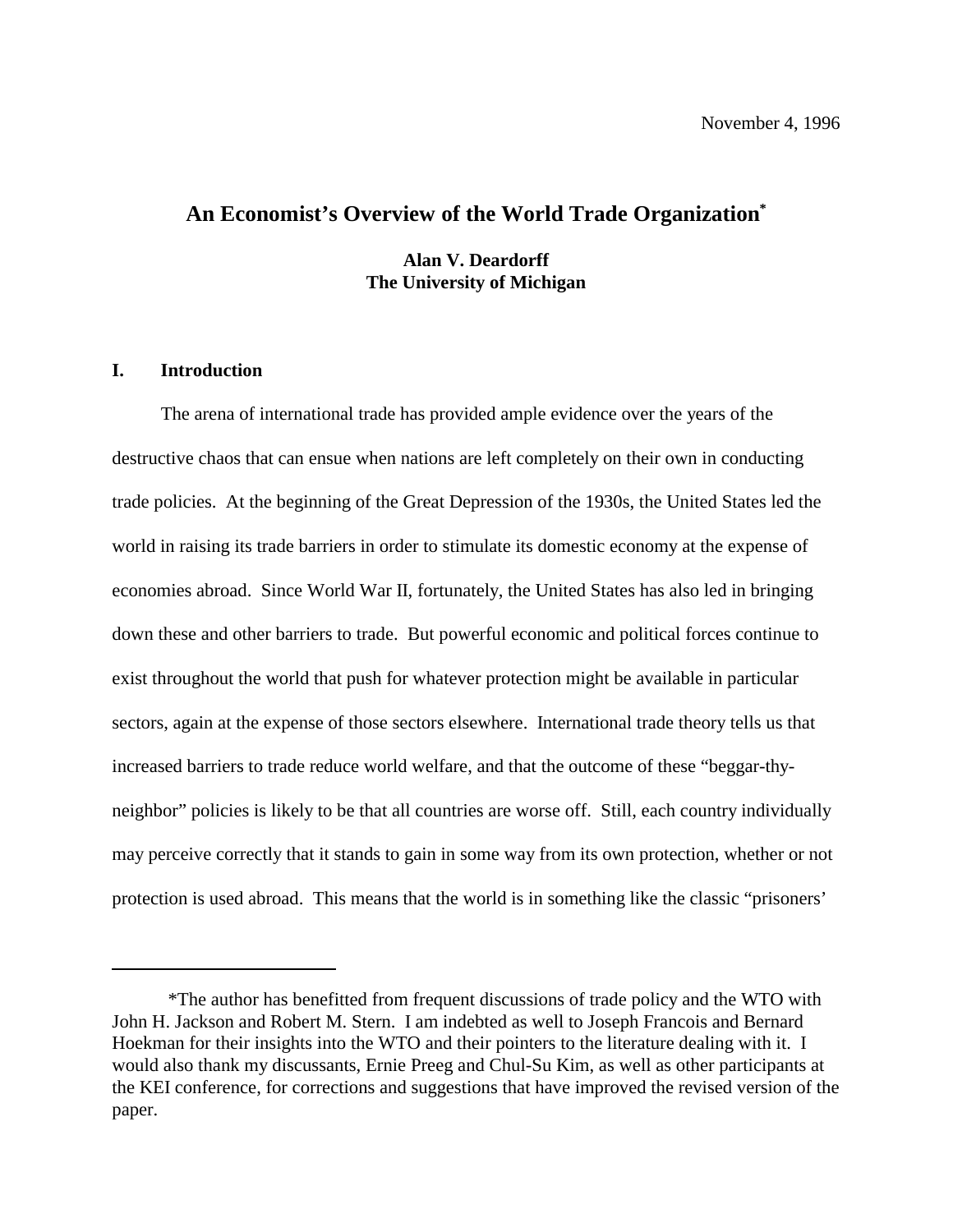dilemma" situation of game theory, where each player individually has incentive to act in ways that make the players collectively worse of f.<sup>1</sup> As Dixit (1996, p. 124) has remarked, "The key political conflict in international trade is a Prisoners' Dilemma for the group [of] countries seeking to agree to a more liberal trading regime." In such a prisoners' dilemma, players who are left alone in their actions cannot be expected to behave in the general interest, and it follows that some mechanism of international cooperation may be needed to prevent such mutually destructive policy competition. The World Trade Organization (WTO) provides this mechanism in a variety of ways that will be reviewed in this paper. $<sup>2</sup>$ </sup>

The WTO and its predecessor, the General Agreement on Tariffs and Trade (GATT) have an interesting and somewhat peculiar history that I will review initially, in Section II below. This history contributed to the institutional structure of the WTO, as containing three components: the revised GATT, the General Agreement on Trade in Services (GATS), and the Agreement on trade-related intellectual property issues (TRIPs). It is customary, therefore, to organize a

 ${}^{1}$ In the classic prisoners' dilemma, two prisoners are suspected of jointly committing a crime, but neither has yet confessed. They are placed in separate rooms and told: (1) that if neither confesses both will go free; (2) that if both confess they will both be imprisoned; and (3) that if only one confesses, turning state's evidence against the other, that one will be positively rewarded, while the other will serve a longer prison term. Since each prisoner is better off confessing, given the action of the other (the reward is better than just going free, and the short prison term is better than the long one), the normal outcome in the absence of cooperation between the prisoners (called a Nash equilibrium) is for both to confess. Both could be better off than that equilibrium however, if they could somehow agree to cooperate and neither confess. However, such cooperation is bound to be difficult, since both have an incentive to break any agreement by confessing.

<sup>&</sup>lt;sup>2</sup>This paper will not attempt to cover every detail of the WTO agreements. For other somewhat more detailed summaries, see GATT (1993) and Martin and Winters (1995). Also, a very detailed presentation of the many components of the WTO is provided by both Hoekman (1995b) and Hoekman and Kostecki (1995). I have drawn heavily upon all three of these sources in preparing this paper.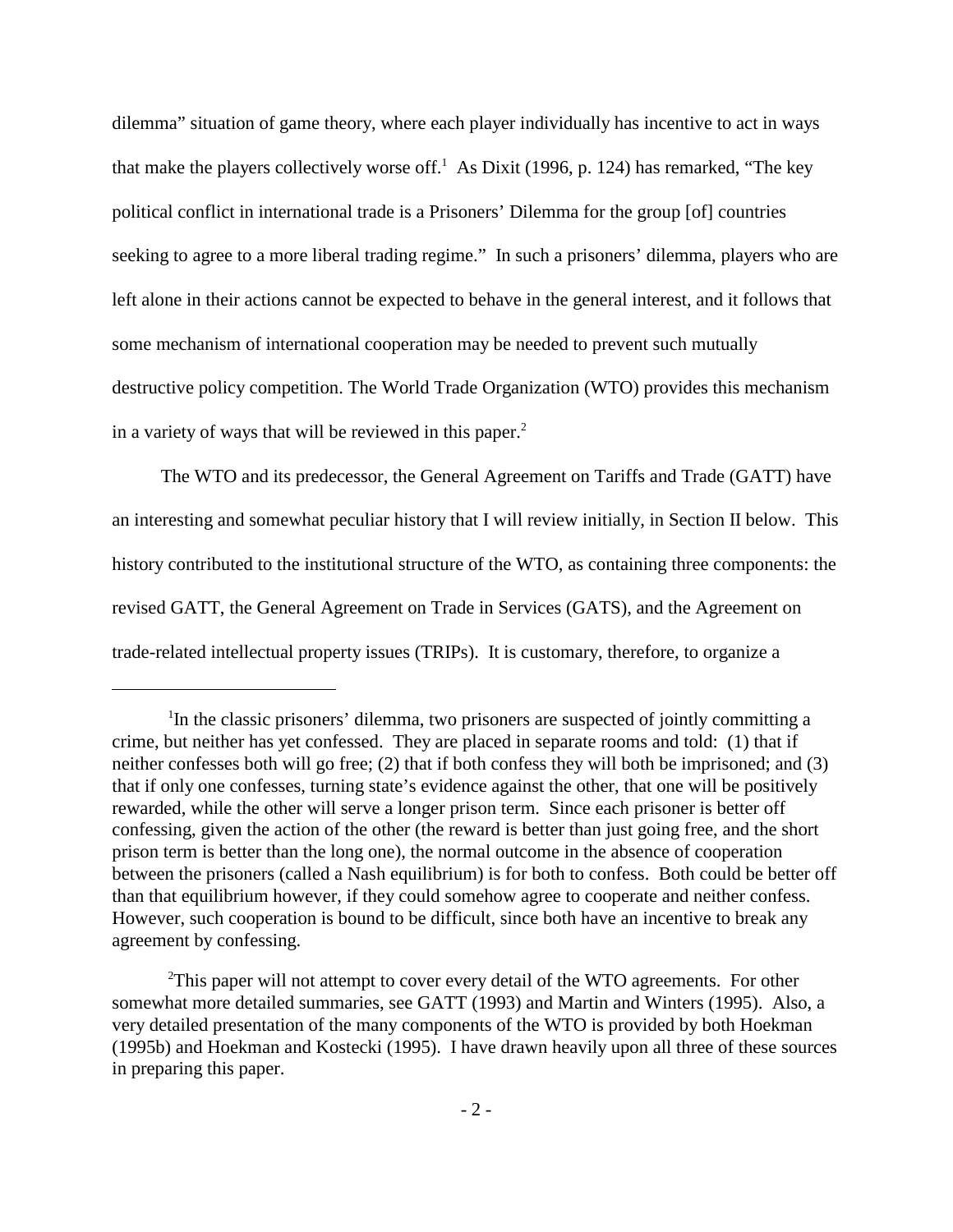discussion of the WTO in this same way, dealing first with the GATT, then the GATS, then TRIPs. However, from a functional point of view these distinctions are not very helpful, and I will instead organize my discussion of the WTO around the following four functions that, to a greater or lesser extent, all three of these components collectively provide:

- 1. **Communication:** Constitutes a forum for exchange of information, consultation, and negotiation.
- 2. **Constraint:** Constrains the trade-policy actions of member governments.
- 3. **Exception:** Permits exceptions from these constraints for prescribed reasons and with prescribed means.
- 4. **Dispute Settlement:** Offers a mechanism for settlement of disputes among members.

These four functions are broken down into their various components in Table 1, which also provides an outline of the discussion in this paper. Those who are already familiar with the GATT and the WTO may find this organizational structure unfamiliar, because of its grouping by function. In particular, many of the familiar provisions of the GATT and WTO -- such as tariff bindings, quantitative restrictions, anti-dumping, and safeguards -- are split between the section on constraints and the section on exceptions, reflecting my view that there is an important difference between what countries are *required* to do and not do, the constraints, and what countries are merely *permitted* optionally to do, the exceptions. Similarly, the single issue of subsidies/countervailing duties is itself split here between the constraints on the use of subsidies, on the one hand, and the exceptions that permit, but do not require, countervailing duties on the other. Finally, the issues that prior to the WTO were handled outside the GATT in the Tokyo Round codes -- such as customs valuation and product regulations (standards) -- are here listed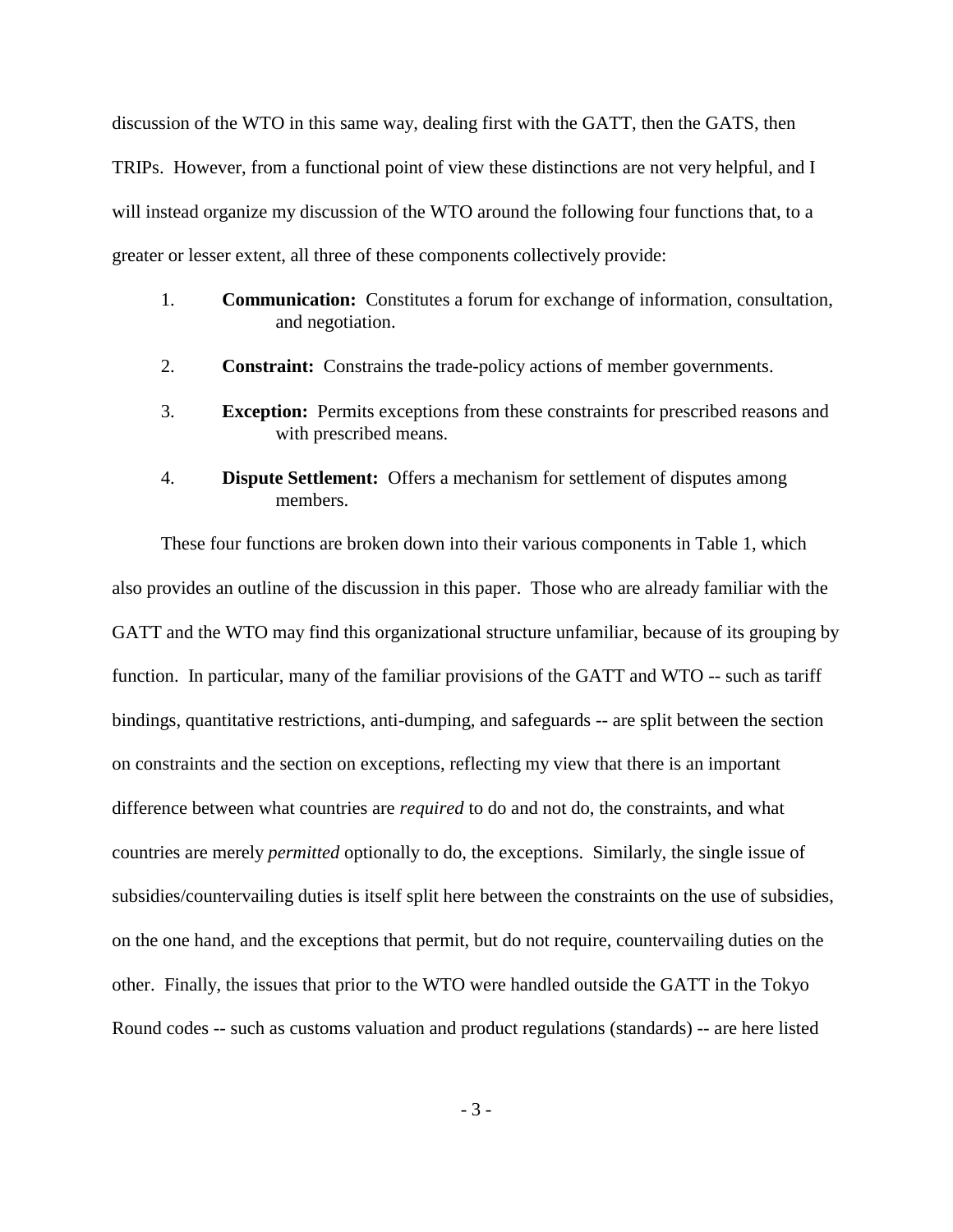on an equal footing with both the more venerable GATT provisions and the new agreements on services and intellectual property. The purpose of this organizing framework, then, is to convey a picture of the WTO as it now is, not as it evolved in the past.

The four main functions listed above and in Table 1 can be easily understood in terms of the prisoners'-dilemma nature of the problems that the WTO seeks to resolve.<sup>3</sup> First, the prisoners' dilemma arises most clearly from the assumed inability of the prisoners to communicate with each other, and thus to agree to remain silent. Therefore the first and most important role for an international mechanism to escape the prisoners' dilemma in trade policy is to get the players into the same room to facilitate communication. The WTO is that room. I will discuss the various means that the WTO provides for communication in Section III.

The strategies available to trade policy makers are of course far more complicated than the simple prisoners' choices of whether or not to confess. Therefore it is necessary to define what will constitute cooperation, that is, what constraints should be placed on behavior in order for it to be viewed as cooperative. This is important, first because such cooperation should lead in fact to a desirable outcome, and it is not always obvious whether particular policies affecting trade are

 ${}^{3}$ I am using game theory here, and the prisoners' dilemma game in particular, in only an informal and very loose way. As colleagues have pointed out, the strict framework of the simple prisoners' dilemma game does *not* imply the usefulness of at least some of the functions provided by the WTO. For example, if the prisoners' dilemma is a one-shot game, then getting the players together to discuss their actions will not help, since any agreement they make will be broken when they are separated. On the other hand, if the game is repeated indefinitely, then cooperation can arise after all spontaneously without anything like the WTO, out of fear of the consequences if a player defects. I am, however, less interested in the formal solutions to such abstract games than in using the game as a motivator for my exposition. Those who wish to relate the discussion to formal results in game theory should interpret my prisoners' dilemma game as one that occurs in real time, with multiple and continuous variables under the players' control, with uncertainty, and with whatever other realistic complications will suffice to make the game too difficult for my learned colleagues to solve.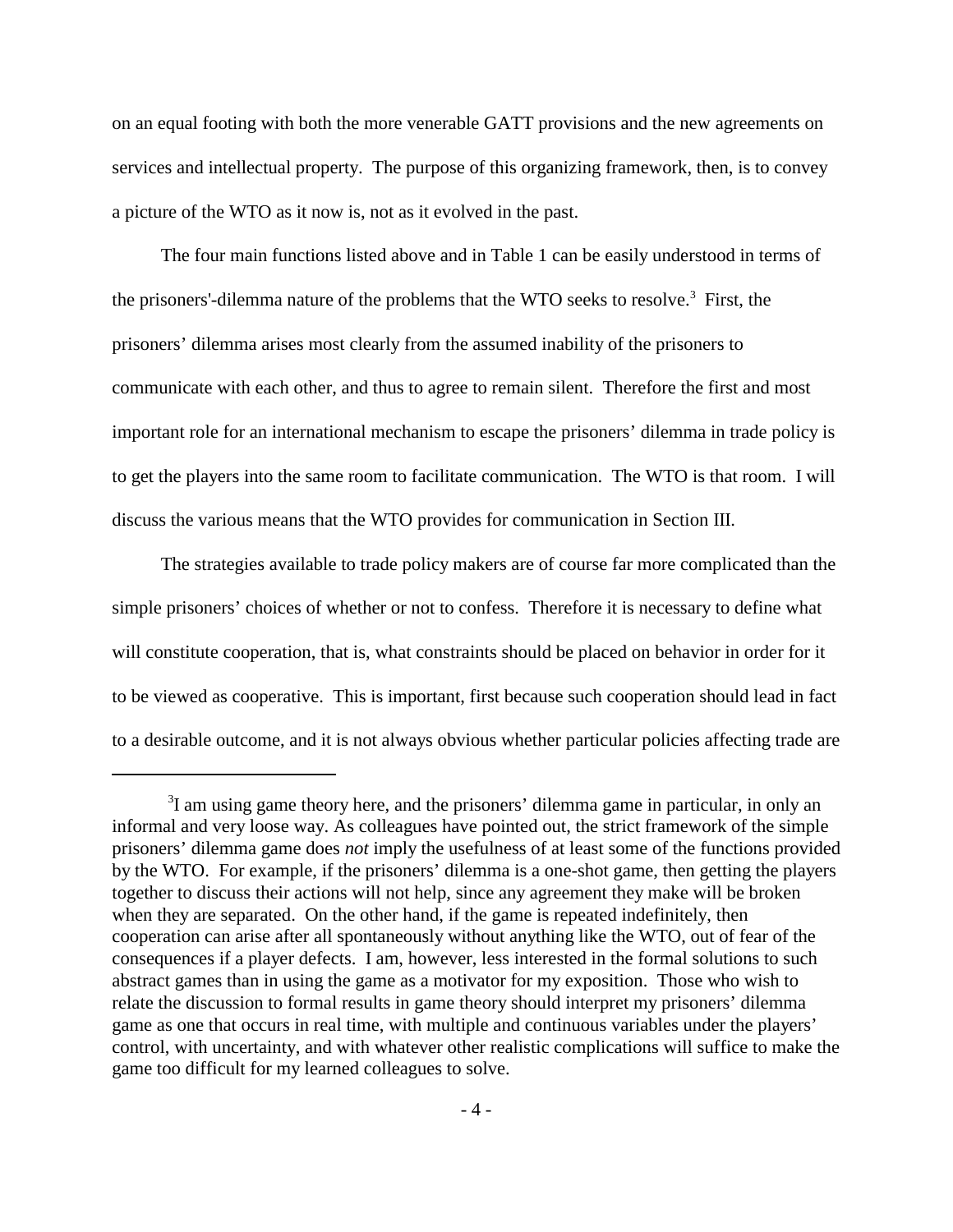good or bad. But it is also important because observed departures from such agreed behavior will be taken by the players to indicate that cooperation has broken down, and the constraints should not be so onerous or ambiguous that cooperation is not sustainable. The constraints that the WTO places on trade policy will be discussed in Section IV.

These constraints define what countries *must do* and *must not do*. However, any set of constraints is likely to be too strict, either because special circumstances may arise in which the constraints are inappropriate, or because events may make adhering to the constraints too difficult. There is therefore also a need to permit exceptions to these rules, defining what countries *may do*. That is, the exceptions permit, but do not require, certain forms of behavior that would otherwise have been viewed as non-cooperative. These exceptions will be the topic of Section V.

Finally, there needs to be some mechanism for enforcing any agreement. This requires a way of determining whether a country has departed from it, as well as some form of penalty that will be imposed if it does. This is the dispute settlement mechanism that will be the subject of Section VI. Section VII concludes with a brief evaluation of how well the WTO structure succeeds in the objective of fostering international cooperation in trade policy.

Underlying the entire WTO and its GATT predecessor is the single principle of nondiscrimination: that economic welfare is greatest if policies do not discriminate among suppliers and among demanders of economic goods and services. This principle may have been motivated originally by some notion of fairness, but the basis for it may today be found among the theorems of welfare economics. These argue that consumer welfare will be maximized if both consumers and producers bear the full marginal costs and marginal benefits of their own

- 5 -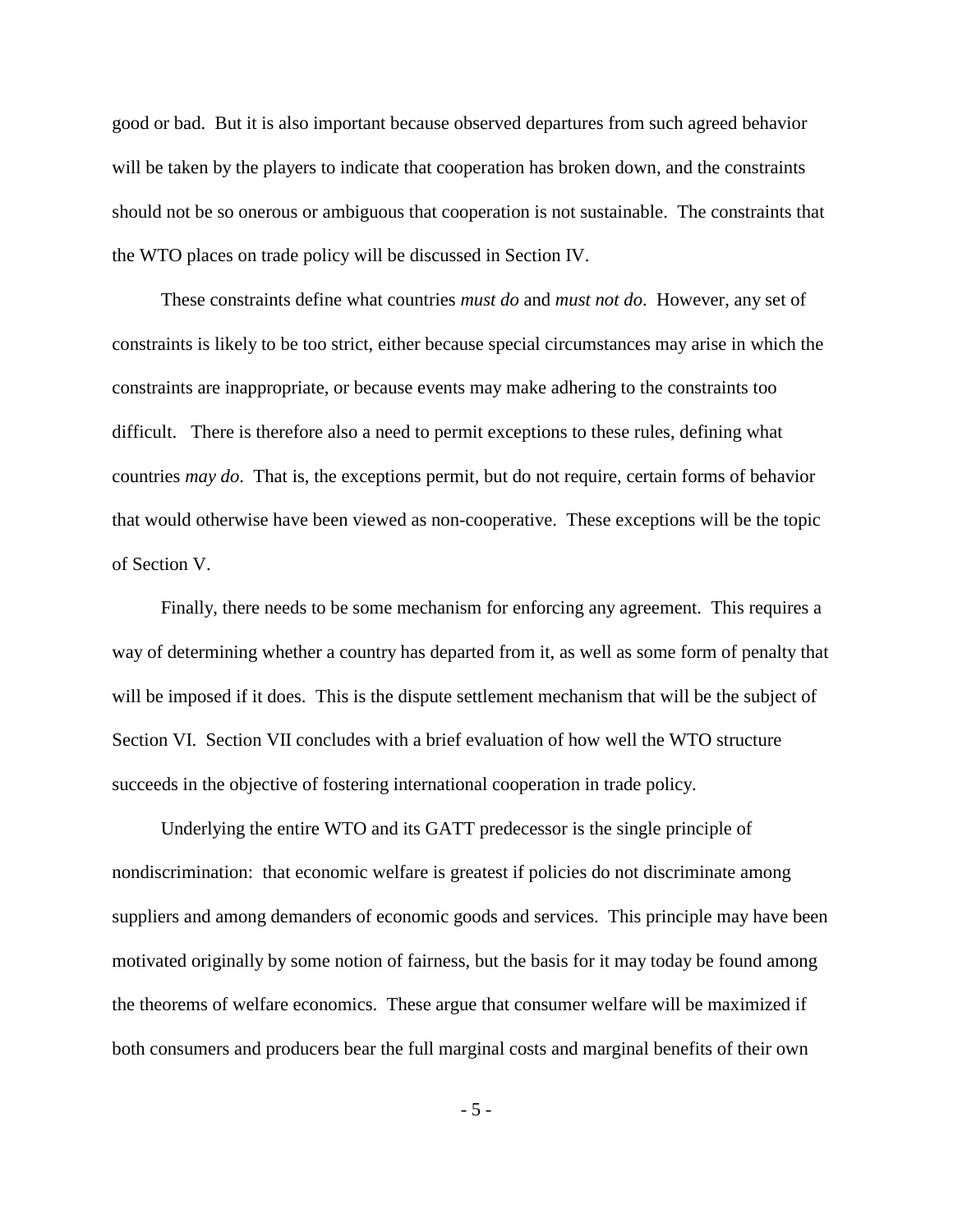actions. In particular, consumers should face prices from alternative suppliers that reflect their true marginal costs, undistorted relative to one another by policy. In the WTO, the principle of nondiscrimination takes two forms: Most Favored Nation (MFN) treatment and National Treatment (NT). MFN assures that there is nondiscrimination among foreign suppliers, while NT assures that there is nondiscrimination between foreign suppliers and domestic suppliers. Most of the constraints of the WTO can be understood as attempts to maintain or move towards MFN and NT.

#### **II. A Very Brief History of the WTO4**

The WTO came into existence on January 1, 1995, as one result of the agreement reached in the seven-year-long Uruguay Round of multilateral trade negotiations that was completed the previous year. Its history, however, extends much further back, at least to the proposed International Trade Organization (ITO) that was designed in the mid-1940s alongside the other Bretton Woods institutions, the IMF and the World Bank. The ITO was never approved, and part of its intended purpose was served instead by the GATT, which had been agreed upon originally as only a temporary measure pending approval of the ITO. Although it was formally only a treaty and therefore not an organization *per se*, the GATT served much the same functions that were listed above for the WTO. The scope of the GATT, however, was limited to trade in goods.

As a vehicle for communication, the GATT sponsored a series of "rounds" of trade negotiations, the Uruguay Round being the most recent. Early rounds were primarily intended to

<sup>&</sup>lt;sup>4</sup>For a more detailed history of the international trading system prior to the Uruguay Round, see Jackson (1989), which also includes detailed explanation of the structure of the GATT system. For a history of the Uruguay Round itself see Preeg (1995).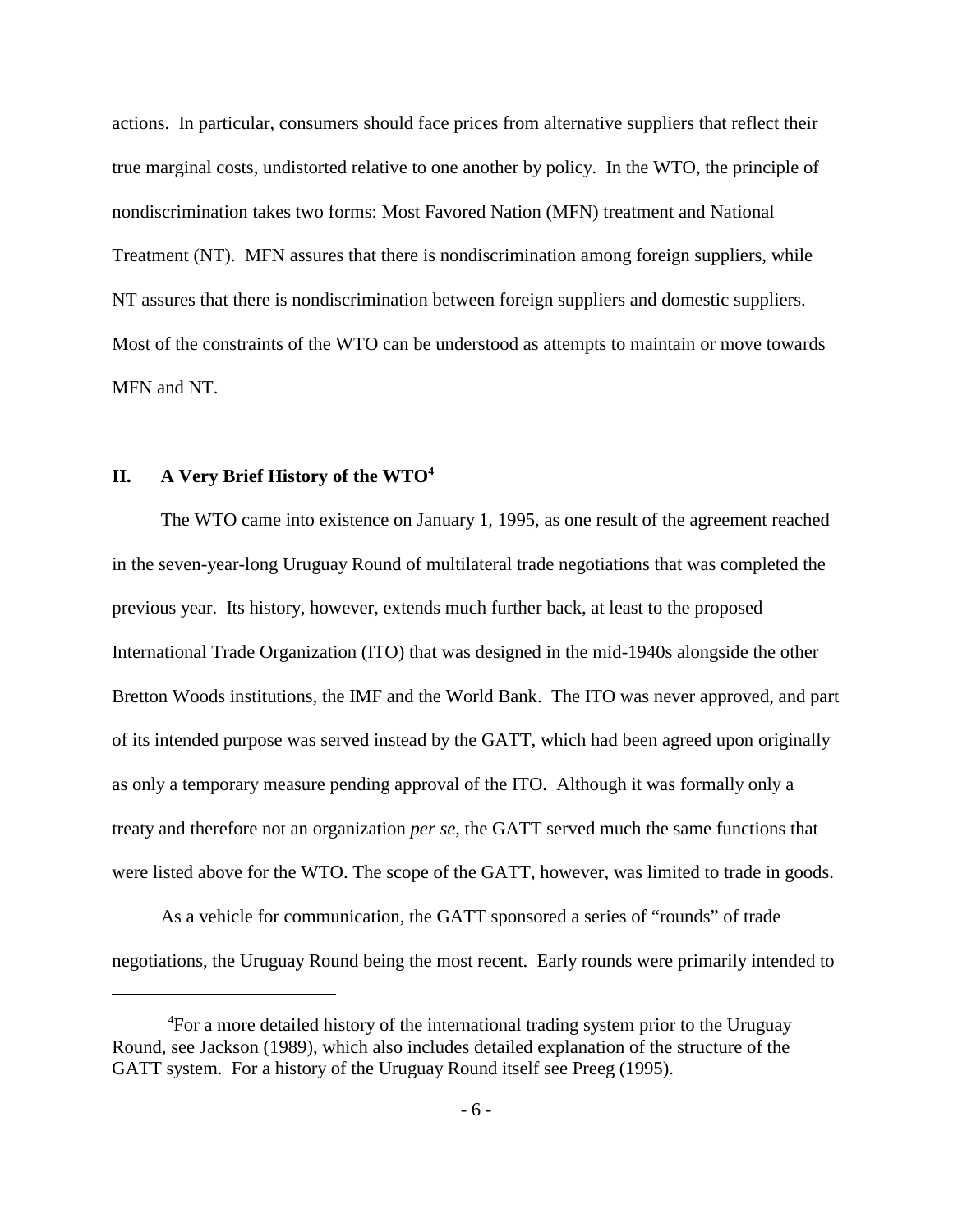reduce tariffs, the most successful of these being the Kennedy Round that was completed in 1967. It was followed by the Tokyo Round, begun in 1974 and completed in 1979. In addition to negotiating further tariff reductions, the Tokyo Round also succeeded in extending the negotiations to several nontariff barriers (NTBs), which were covered in several "codes" that countries who were signatories of the GATT had the option of signing and that bound only the signatories of the respective code.

The original GATT included many of the same constraints and exceptions that remain part of the WTO and that will be discussed below. Successive rounds of negotiation expanded the lists of both, while the Tokyo Round codes extended some of these optionally to certain NTBs.

All of these rules were minimally enforced by means of several distinct dispute settlement mechanisms, one for the GATT itself and additional ones for separate codes. These mechanisms were also similar to the single mechanism that will be described below for the WTO. However, the earlier dispute mechanisms provided only minimal discipline, because of a feature that each country could in effect veto any decision that went against it. This, as we shall see, has been changed fundamentally in the WTO.

#### **III. Communication in the WTO**

As the example of the prisoners' dilemma suggests, effective communication is a fundamental prerequisite for cooperation. In the sphere of trade policy, countries need ways to know what others are doing as well as what commitments others are making. The WTO provides several of these.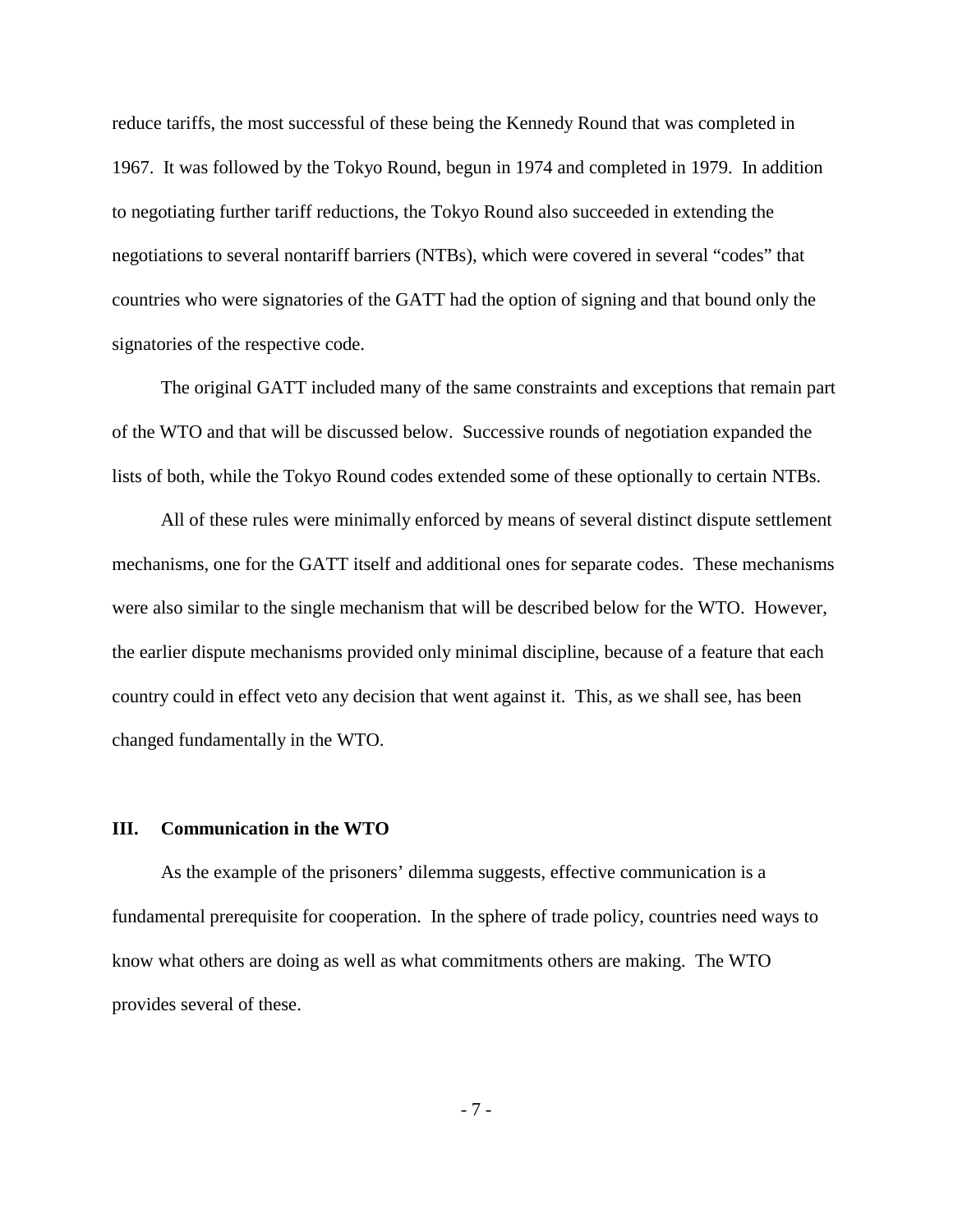At the highest level, the trade ministers or their equivalents from the member countries meet every two years to discuss trade policies. These "Ministerials" also occurred under the GATT, although not always with such regularity. They are preceded by a great deal of communication among lower level trade diplomats, who seek to lay the foundation for agreement among the ministers. Frequently in past ministerials, agreement has been reached to initiate another in the series of rounds of trade negotiations, which constitute another critical mechanism of communication among countries. At this time, however, it is not clear whether future ministerials under the new WTO will again initiate such rounds of negotiation, since the WTO includes more mechanisms for the gradual evolution of the trade institutions than were part of the GATT, and such major initiatives as the recent trade rounds may therefore be unnecessary in the future. The next ministerial is scheduled for this December 1996, in Singapore. As the first ministerial under the new WTO, it may lay out the parameters that future ministerials will follow. If a new round of negotiations is not initiated, as seems likely, then the purpose of the Singapore Ministerial will be more one of plotting the course for future smaller negotiations within the WTO framework.

Trade rounds, when they have occurred in the past under the GATT and if they occur in the future under the WTO, do serve a purpose for cooperation among the diverse players in the world trading system that cannot be understood within the simple framework of the prisoners' dilemma. This is the fostering of trade-offs. While there are many issues in international trade policy in which, like the prisoners, all countries can be made better off if they can only agree, there are also many other issues for which agreement necessarily implies both winners and losers. Thus, for example, negotiations in the Uruguay Round dealing with the Multi-Fiber Arrangement

- 8 -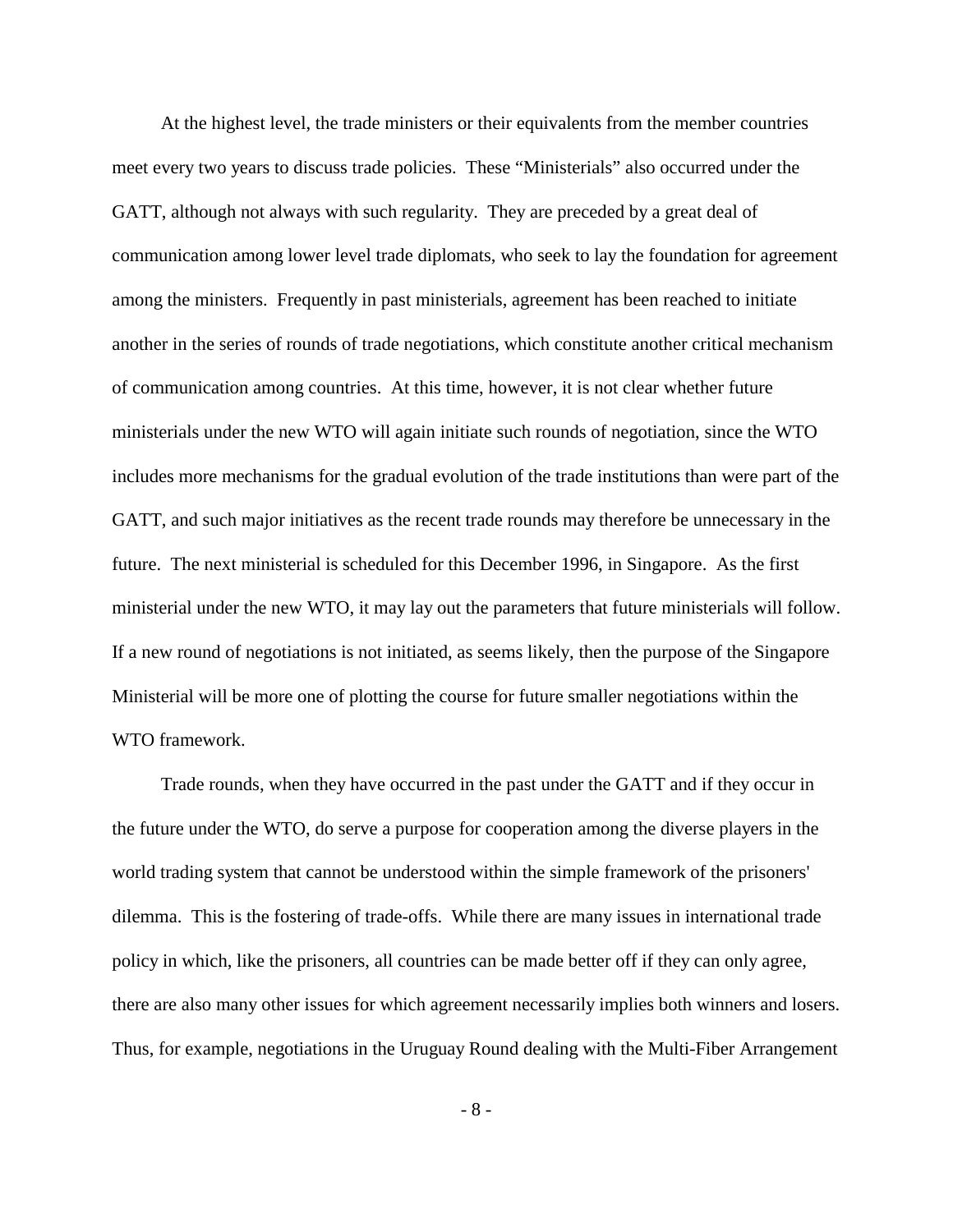(MFA) were well understood to be leading, if they were successful, toward losses for firms within the developed world and toward gains for potential producers of textiles and apparel in the developing world that were being denied access to developed country markets by the MFA.<sup>5</sup> At the same time, negotiations on intellectual property were widely regarded as likely to benefit developed countries and harm developing countries. Had negotiations on either of these issues been attempted independently, it is therefore unlikely that agreement could have been reached, since in each case the losing group of countries would have nothing to gain. However, by combining a variety of such issues within the framework of a negotiating round, the GATT has successfully permitted countries to trade off losses on some issues in exchange for gains on others. It is not clear that anything but such a round, therefore, will permit the WTO to make progress on many of the issues that remain before it.<sup>6</sup>

Currently, the way that members of the WTO are communicating on many of these issues is through "working groups."<sup>7</sup> In addition to direct changes in the international trade policy environment that have been negotiated in recent rounds, the Uruguay Round also included agreement to form several of these working groups. This has been a typical response to issues where the discussions are not yet far enough along for agreement to be foreseeable, and instead

 $5$ Other firms and developing countries that had quotas, however, might well lose from textile liberalization, as these quotas would lose their value.

<sup>&</sup>lt;sup>6</sup>The importance of such tradeoffs has been stressed by Hoekman (1989).

Communication also takes place outside the WTO, most importantly through the OECD. For example, it will be noted that the WTO says very little about foreign direct investment (FDI). The OECD is currently in the process of trying to design a multilateral code for FDI, which then might become a model for future agreement within the WTO. On this and other issues, the OECD Trade Committee plays an important role of helping to define the future negotiating agenda of the WTO.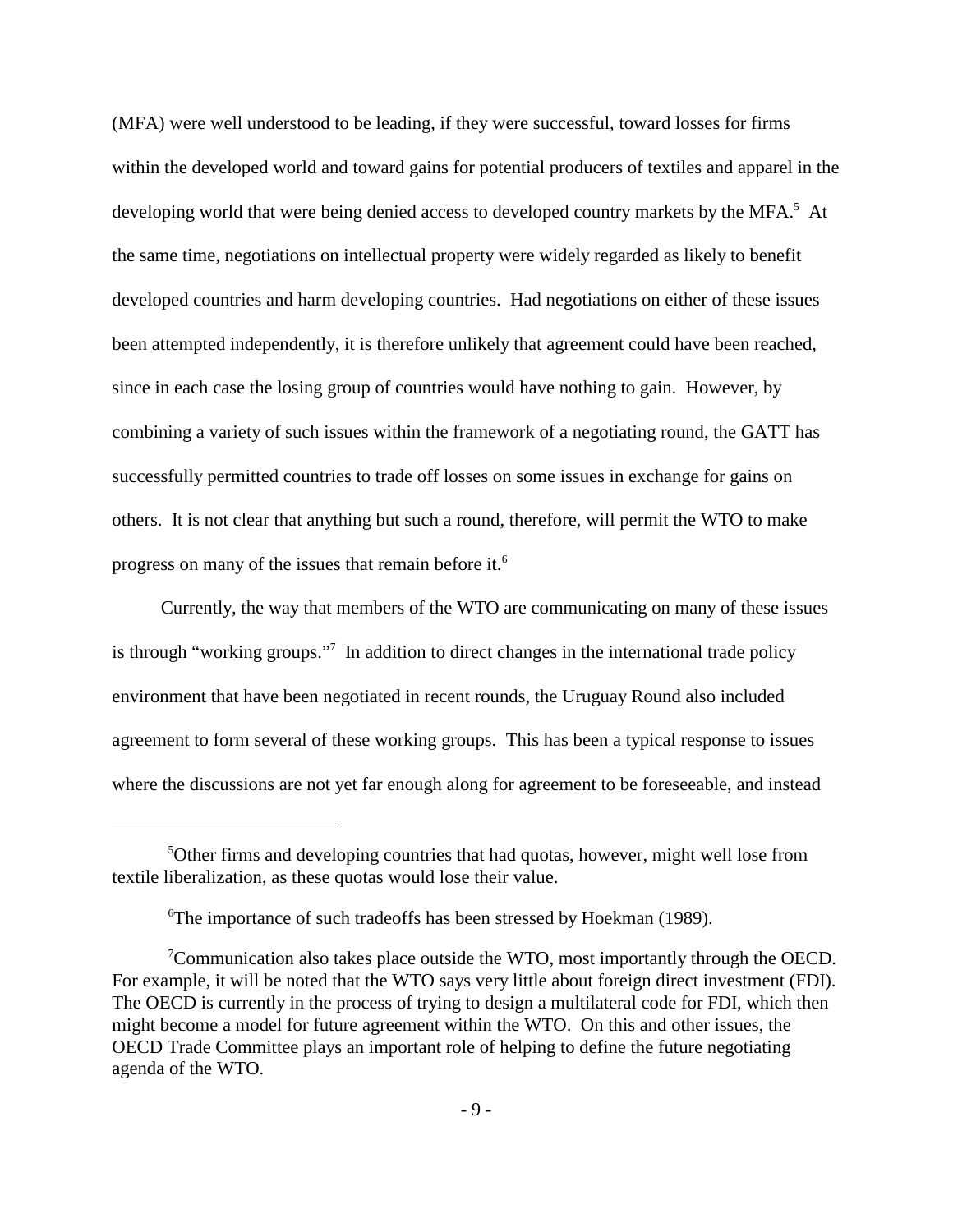those who advocate consideration of such issues have had to content themselves with more formal discussion. By forming a working group on an issue, the WTO gives it a legitimacy that may lead in the longer run to formal negotiation and agreement. In addition, it alerts those parties who might oppose an initiative to voice their objections. Working groups are currently in place on several issues, including one on trade and the environment and another on trade and competition policy. That these working groups do have some substantive significance is indicated by those issues where even the formation of a working group has been opposed, in spite of a strong constituency in favor. The United States pushed in the Uruguay Round for the formation of a working group on labor standards, but the developing countries successfully prevented that.

Ministerials, rounds of negotiation, and working groups are all designed as means of communication over primarily large issues. The WTO also includes several facilities for communication on a more regular basis. One is the Trade Policy Review Mechanism (TPRM). First established in 1988, the TPRM has been made a formal part of the WTO, which includes a Trade Policy Review Body (TPRB) to oversee it. Under the TPRM, countries are required to undergo periodic reviews of their trade policies, based on information that both they themselves and the TPRB assemble. Done as frequently as every two years for the largest WTO members, these reviews are intended to identify all of the policies affecting the international trade of the focus countries, including both goods and services. Therefore, to the extent that membership in the WTO has committed any country to policies that it would be in its unilateral interest to abandon, these regular reviews should facilitate cooperation. However, the scope of the TPRM is limited to trade. It does not currently deal with investment regulations, and it is now being

 $-10-$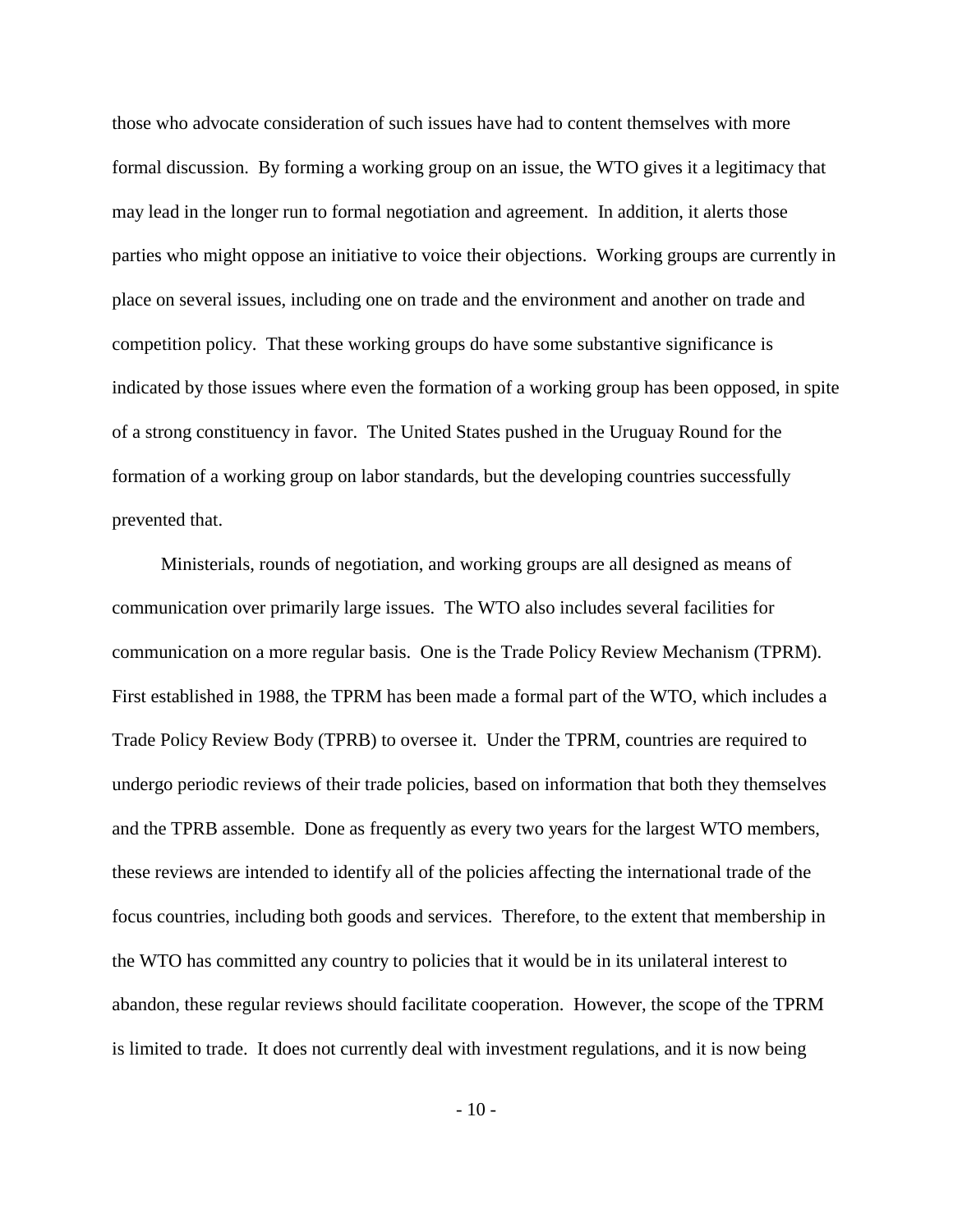debated whether to expand its scope to other "new" issues, such as environment and labor standards.

Channels for even more frequent communication on a day-to-day basis also exist in the form of the Councils and Committees of the WTO. The former are three Councils for Trade and Goods, Trade in Services, and Trade-Related Aspects of Intellectual Property. The first of these oversees the many agreements covering trade in goods, while the other two are responsible for the respective agreements on services and intellectual property. There are also three special purpose Committees -- on Trade and Development, on Balance of Payments, and on Budget - that deal with the areas indicated. All of these Councils and Committees report to the General Council, composed of all WTO member countries, which conducts the day-to-day work of the WTO.

In addition, membership in the WTO obligates countries to notify the WTO whenever they engage in policies in a variety of areas that might be trade restricting. Technical regulations, for example, must be notified to the WTO Secretariat with sufficient lead time for exporters to adapt to the new rules. Similar notification requirements apply, for example, to sanitary and phytosanitary measures and state-trading enterprises.

Ultimately, however, for many trade policy actions, the most effective means of communication will be formal filing of a WTO case against a country by another country that perceives itself to be aggrieved by that action. Thus the most important and effective means of communication is probably the WTO dispute settlement process, to be discussed below. In some cases, the mere filing of such a case (or even the threat of filing) may be enough to persuade the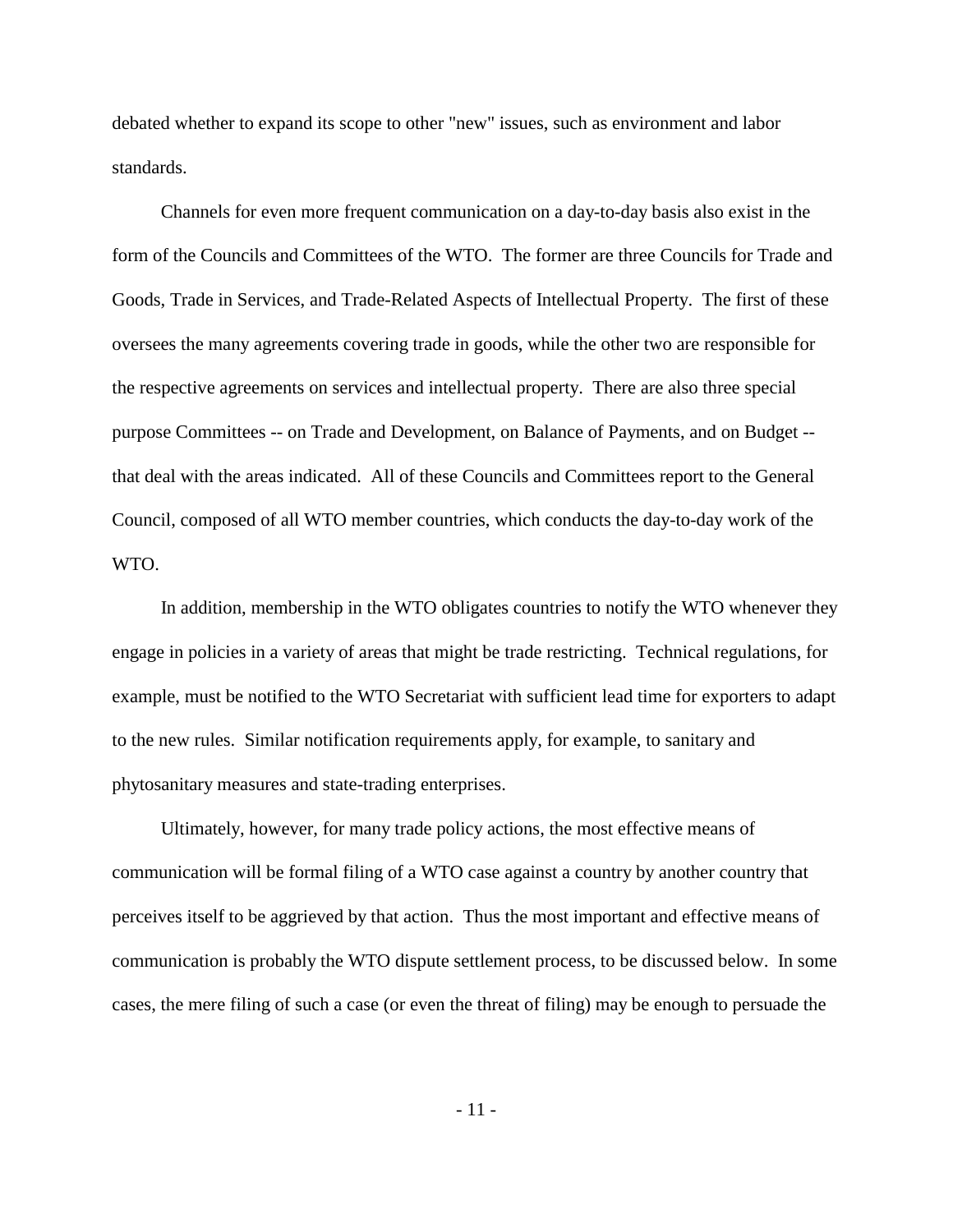offending party to change its behavior, especially in situations where its violation of WTO cooperation was inadvertent.

The drawback of the dispute settlement process, however, is that it gives voice to objections to a country's policies only if they are explicitly constrained under one or more WTO rules, and even then only if the aggrieved country or countries want the practices to stop. In some cases, these conditions are not satisfied. Voluntary export restraints (VERs) for example were not mentioned in the old GATT, and therefore could not generate GATT disputes. And even in the WTO, where the rules do prohibit VERs as we shall see, there is the question of whether the countries whose exports have been constrained by the VERs will complain about them. In such cases, it may well be in the political interests of producers in both exporting and importing countries to maintain the VERs because of the rents that they generate, even though consumer welfare in at least the importing country is being reduced. Therefore it is to be hoped that the TPRM and others means of communication under the WTO will be sufficient to alert the world to policies that undermine the broader public interest.

#### **IV. Constraints Imposed by the WTO**

Had the players in the prisoners' dilemma been able to talk to each other, their agreement could have been very simple: don't confess. Trading nations have a much more complicated form of cooperation to achieve. The general principle, that their trade policies should be nondiscriminatory, conforming to the principles of MFN and NT, is far too imprecise to be operational, although for some categories of trade, such as state trading, the WTO includes explicit requirements that such trade be MFN. Therefore the WTO spells out in some detail a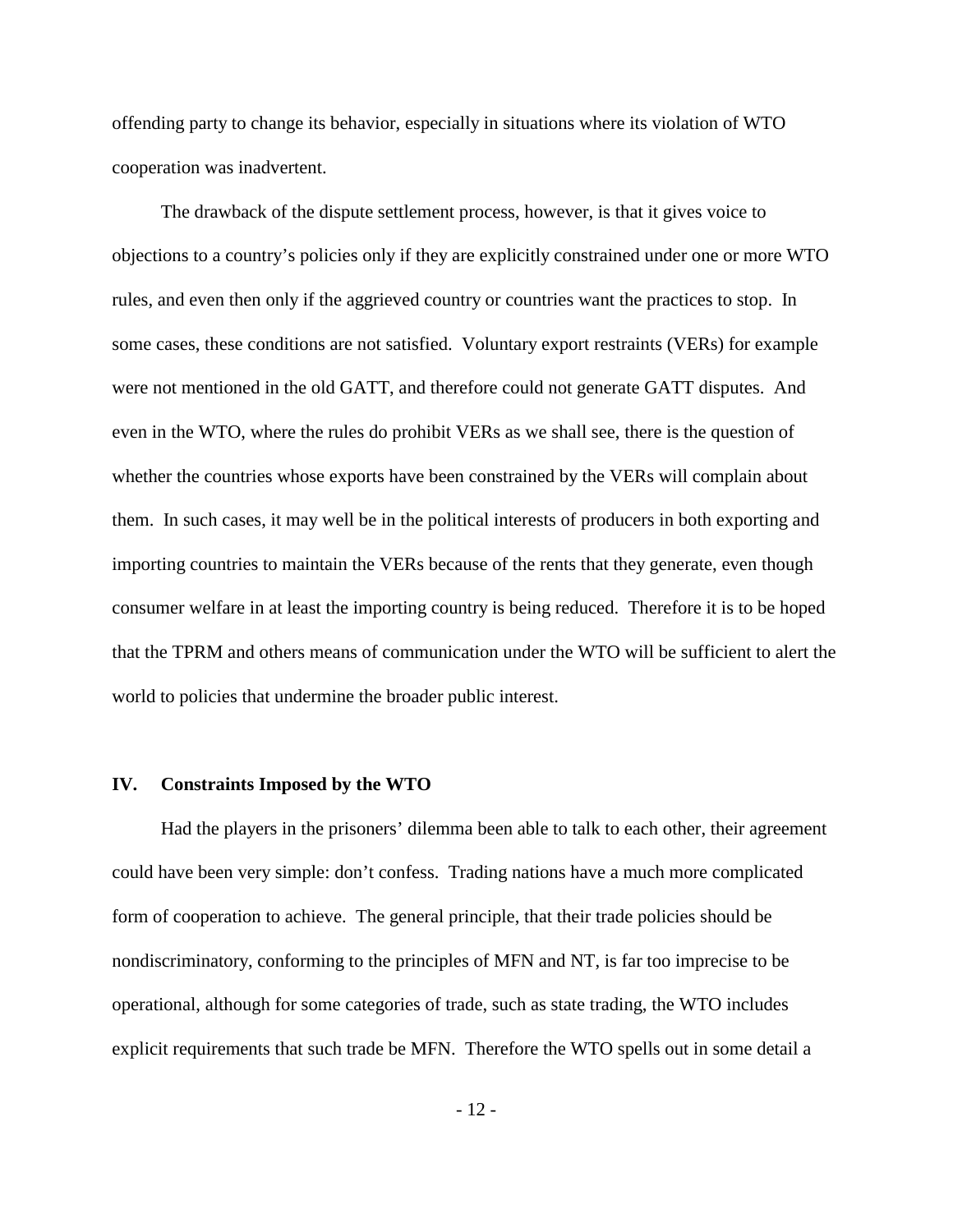long list of constraints on member country behavior -- things that they either must do or must not do in order to be viewed as cooperating. Many of these constraints appeared as provisions of the original GATT agreement of 1947, which took the form of a treaty and consisted of XXXV Articles of Agreement.<sup>8</sup> These articles have been revised, extended, and supplemented with additional agreements in the rounds of negotiation that have occurred since then.<sup>9</sup> The major provisions constraining member behavior are listed in Table 1 and discussed below. Note again that other important provisions such as those dealing with anti-dumping and safeguards are left to the next section of the paper dealing with exceptions.

Some of the more noteworthy constraints, then, are as follows.

*Tariff Bindings*: Basic to the GATT and the WTO is the commitment of the member countries to constrain their use of tariffs on imports. Tariffs were, of course, the most obvious and common form of trade policy that existed when the GATT was first negotiated, and their adverse effects are well understood. However, the GATT did not, and the WTO still does not, prohibit the use of tariffs completely. On the contrary, it only requires countries to commit not to raise tariffs above certain levels that they negotiate on entry or in multilateral negotiating rounds. These levels are called the tariff "bindings," and it is on these that the early rounds of negotiation focused. Even after many such rounds, however, it remained true before the Uruguay Round that not all traded goods were covered by tariff bindings, especially in developing countries. One achievement of the Uruguay Round, therefore, was the commitment of most member countries to

<sup>&</sup>lt;sup>8</sup>GATT articles are numbered with Roman numerals.

<sup>&</sup>lt;sup>9</sup>The number of articles was increased to XXXVIII in the Kennedy Round that went into force in 1966, while additional agreements were negotiated as separate codes during the Tokyo Round.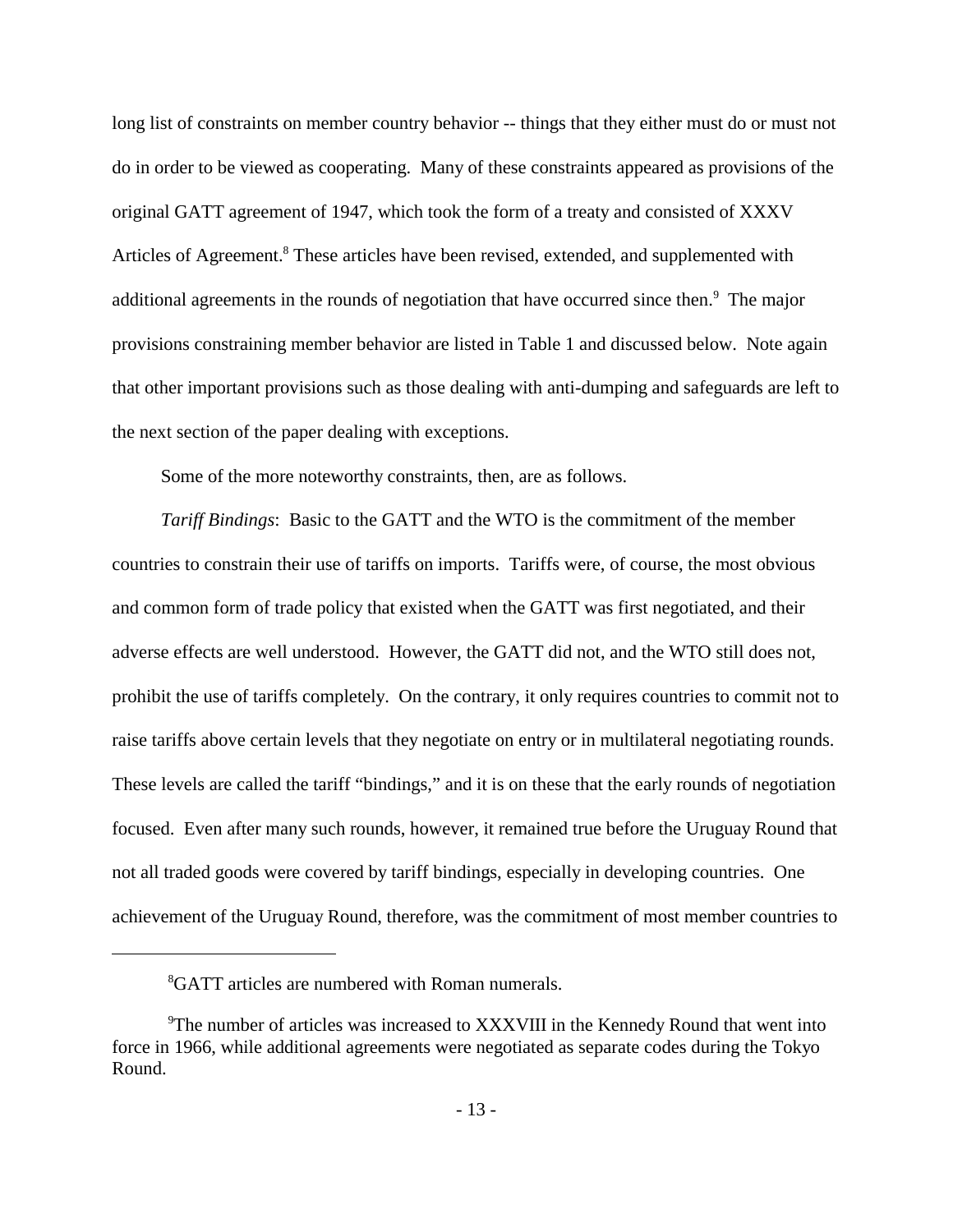bind almost all of their tariffs. These tariff bindings, however, are often well above the actual tariffs that developing countries especially are currently levying, so that there remains a substantial risk that such countries may raise their actual tariffs and still be in accord with their WTO commitments.

Notice too that by permitting members to continue to levy positive tariffs in all sectors where they have not explicitly bound themselves voluntarily at zero, the WTO is necessarily departing from its own NT principle for a large portion of trade in goods. That is, imports are not being accorded NT whenever they are subject to a tariff, since domestically produced goods clearly are not subject to the tariff. NT in goods remains, therefore, only a long-run goal towards which the international trading system attempts to move over time, rather than an immediate requirement. As will be discussed below, this is in marked contrast to what has been attempted with regard to services. Because services do not physically cross borders, they are not subject to tariffs, and the use of tariff bindings in services would therefore be meaningless. Negotiations have therefore centered on achieving NT immediately in these sectors, wherever countries can be persuaded to do so.

*Customs Valuation:* Because of the prisoners'-dilemma nature of trade policy cooperation, there will always be an incentive to cheat on any agreement. Therefore, having bound their tariffs, countries will sometimes seek ways to increase the restrictiveness of these tariffs without violating the tariff bindings. There are many ways of administering tariffs that can have this effect, and the WTO seeks to prevent such behavior. For example, *ad valorem* tariffs are levied on the value of the imported good, and unless the method of valuation is precisely circumscribed, customs officers may seek to exaggerate the value of a good in order to increase

- 14 -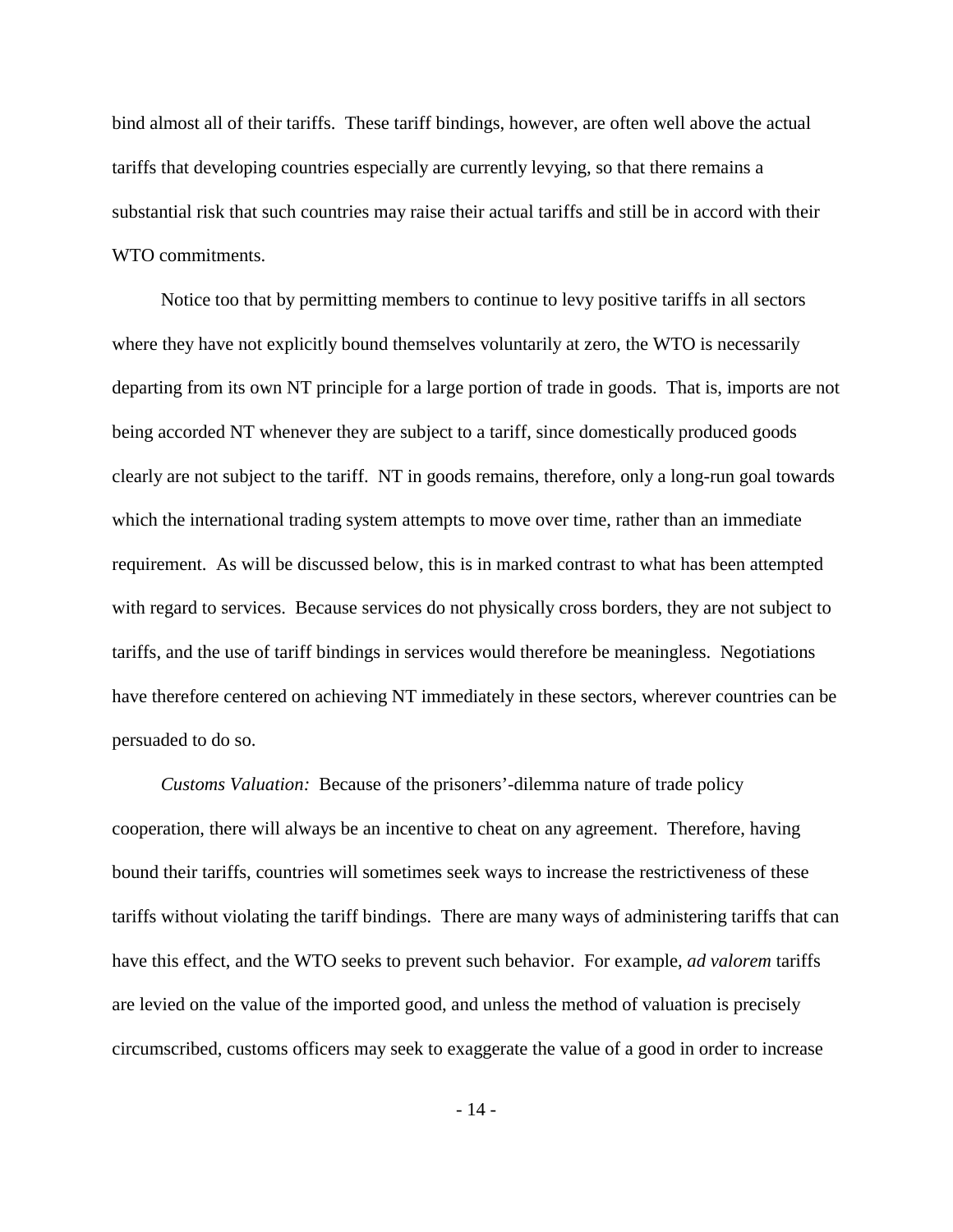the tariff collected on it. Of course, the importers have an even stronger incentive to understate the value of an imported good, so that one cannot simply rely on an importer's declaration of value as definitive. These declarations are especially problematic when trade is between subsidiaries of a single multinational firm, and the transfer prices that they report have no counterpart on the open market. The WTO therefore includes explicit rules on customs valuation that are intended to reduce the discretion that countries and their customs officers, as well as the traders themselves, have in valuing goods at the border.

Note that these constraints on customs valuation serve another important purpose, in addition to making it harder for governments to undermine their WTO agreements. By reducing uncertainty over the amount of tariff that an exporter will pay at the border, potential traders become more confident of the profits they will make from trade, and they may therefore be expected to trade more. That is, uncertainty over customs valuation itself acts as a barrier to trade, and by committing themselves to predictable and transparent valuation procedures, countries reduce this barrier.

*Product Regulations:* Governments engage in a wide variety of regulatory actions, many of which are not targeted at international trade but which nonetheless may affect the costs or feasibility of trade. Most obvious are the many regulations, standards, and other measures that restrict the form that a good may take or the manner in which it may be produced for sale in the domestic market. Such rules may be intended to protect the public safety or health, or they may only seek to insure compatibility of products that must be used in combination. But in either case it is possible for such a rule to be biased against imported products, perhaps in the form that a product must take, or perhaps in the procedures that are laid out for certifying that a rule has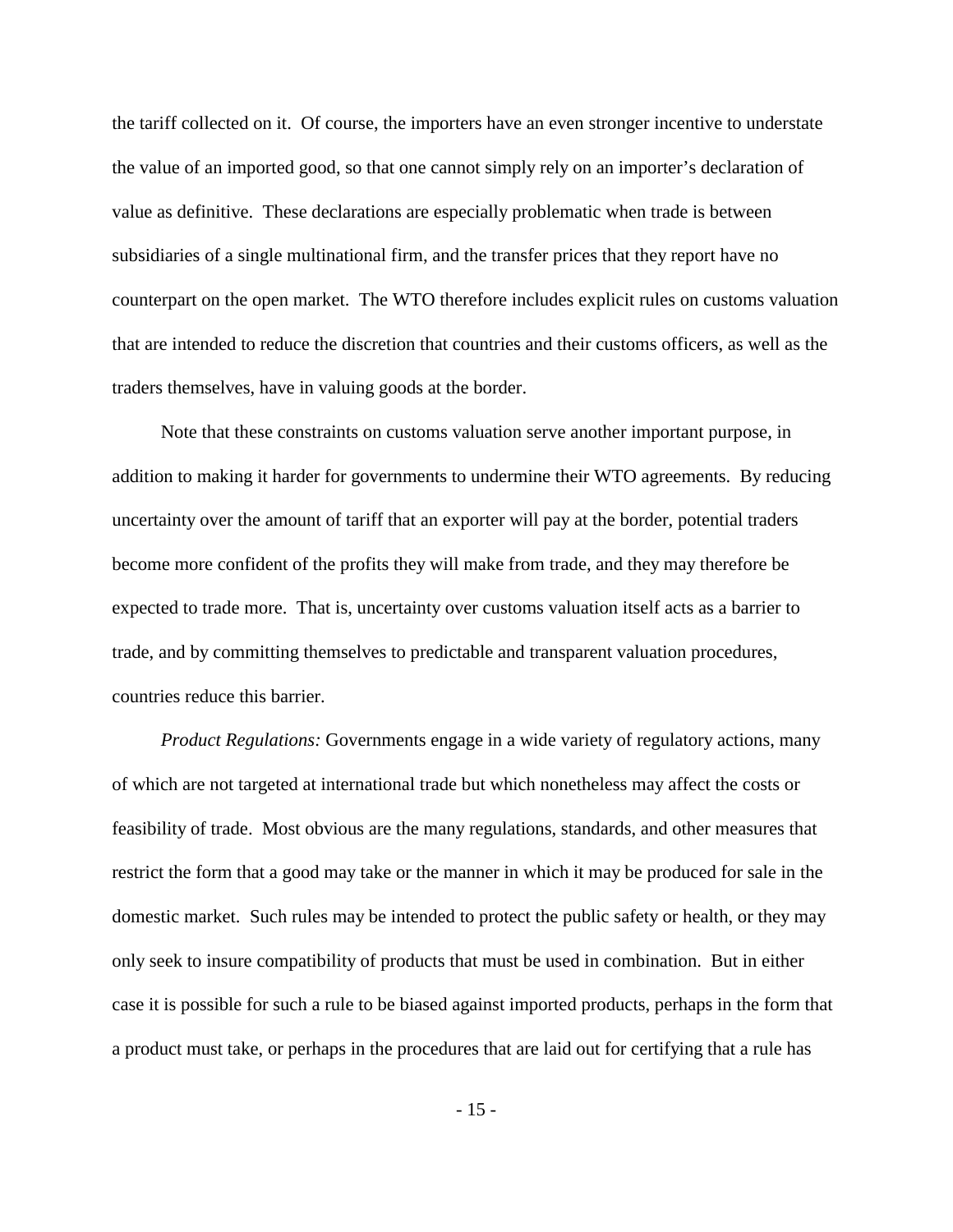been obeyed. The WTO therefore includes its own constraints on how such rules should be established and enforced so as not to be biased against imports. Two sets of constraints appear, one on Technical Regulations and Standards and another on Sanitary and Phytosanitary Measures,  $\frac{10}{10}$  but both have essentially the same purpose. They do not prescribe what such regulations should be, only that they should be designed and enforced in ways that do not discriminate against imports. Like the agreement on customs valuation, these too provide the additional benefit of reducing uncertainty in international trade.

*Quantitative Restrictions:* Quantitative restrictions (QRs) are usually regarded as more onerous than tariffs because of the more limited flexibility that they permit in trade and because they place greater limits on the extent to which foreign and domestic sellers can compete. In addition, it is very difficult to measure the restrictiveness of a  $OR<sup>11</sup>$  and this makes it hard to negotiate only their partial liberalization. It is therefore only recently that QRs have come under the effective discipline of the GATT.<sup>12</sup> The WTO, with some exceptions, largely simply prohibits their use. This includes both explicit quotas that are imposed on particular products, and also import licensing schemes that allocate scarce foreign exchange in a manner that is discriminatory across goods or countries. VERs, which typically have taken quantitative form, are also prohibited as part of the safeguards rules discussed in the next section. QRs are still permitted for a few specific purposes to be discussed below, but for the most part they are

 $10$ Phytosanitary measures refer to the health of plants, while sanitary measures evidently refer to health of animals and people.

 $11$ See Deardorff and Stern (1985, 1996).

 $^{12}$ QRs were banned under the GATT, but the ban was not effective especially in sensitive sectors.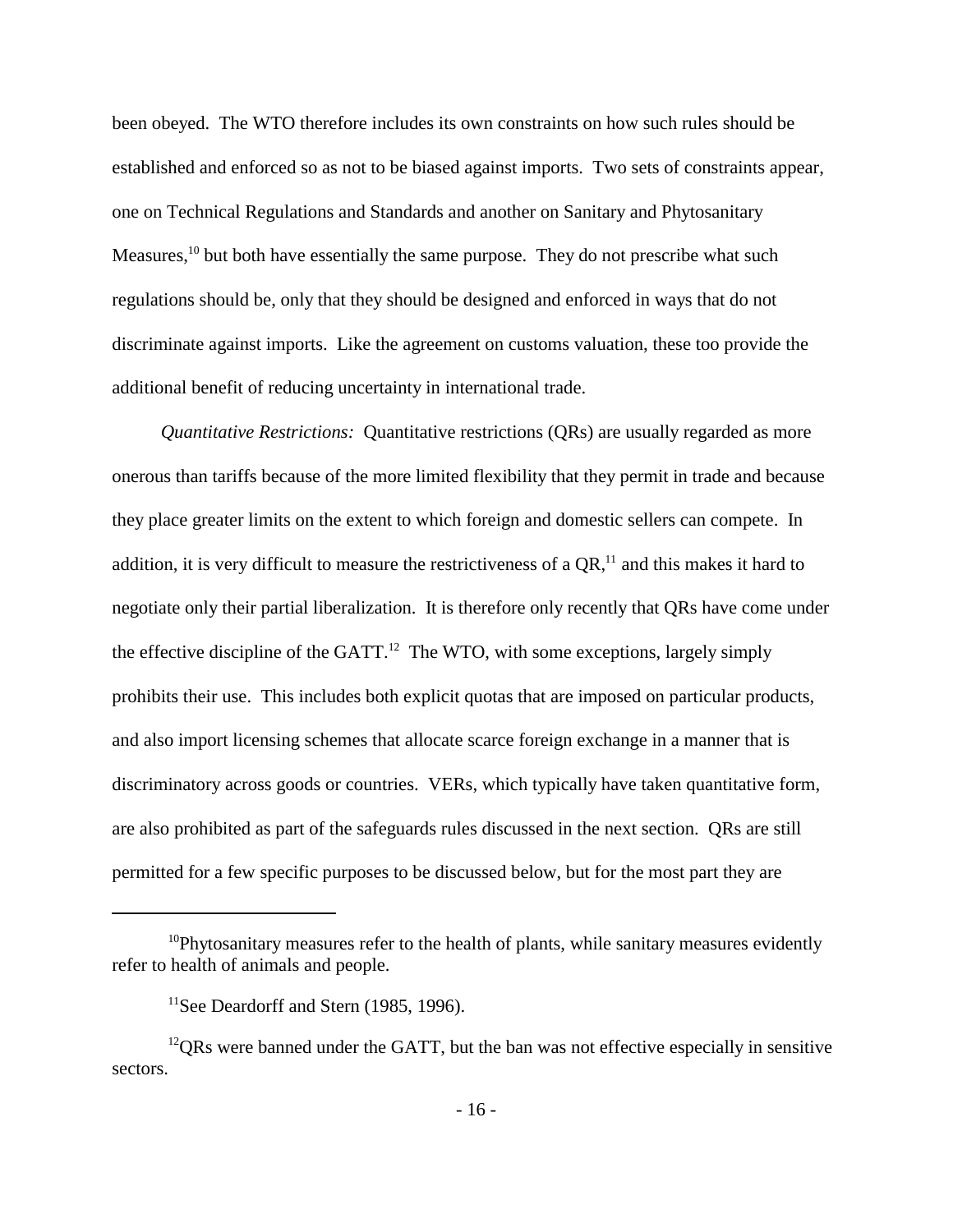forbidden. Since until the Uruguay Round QRs were quite commonly used in some sensitive sectors -- especially agriculture and textiles/apparel -- implementation of this prohibition has required some major changes in policy. In agriculture, existing QRs have been replaced by "tariff equivalents" -- additional tariffs that are intended to restrict imports to the level of the QR. These tariff equivalents will then be subject to future liberalization through the same process of negotiated tariff bindings that has long been used for other goods. In the case of textiles and apparel, on the other hand, the complex web of quotas that has spread over recent decades under the MFA is allowed to continue to exist temporarily, with WTO members committed to a schedule of removing them over the next ten years. $^{13}$ 

*Subsidies:* Subsidies that are provided by governments directly for exports have always been prohibited in the GATT, although until the Uruguay Round and the formation of the WTO there have been very large exceptions to this prohibition. Now, all export subsidies are forbidden. Subsidies to production, on the other hand, are a much trickier problem. On the one hand it is clear that some production subsidies can adversely affect producers in other countries. On the other hand, there exist a multitude of solid economic reasons why some production subsidies are at least second-best, and sometimes even first-best, means of achieving various legitimate objectives.<sup>14</sup> This ambiguity has been dealt with in the WTO by first identifying three

 $13$ The schedule for eliminating these quotas leaves the bulk of the trade to be liberalized only at the end of this ten-year period, and it leaves to the discretion of importing countries which product lines they liberalize before that. How successful this effort at liberalization will turn out to be therefore remains to be seen.

<sup>&</sup>lt;sup>14</sup>The simplest example in economic terms is the use of a subsidy to the production of a good that yields an external economic benefit for other parts of the economy. A more common and familiar example, however, is the use of a subsidy to promote growth of an infant industry.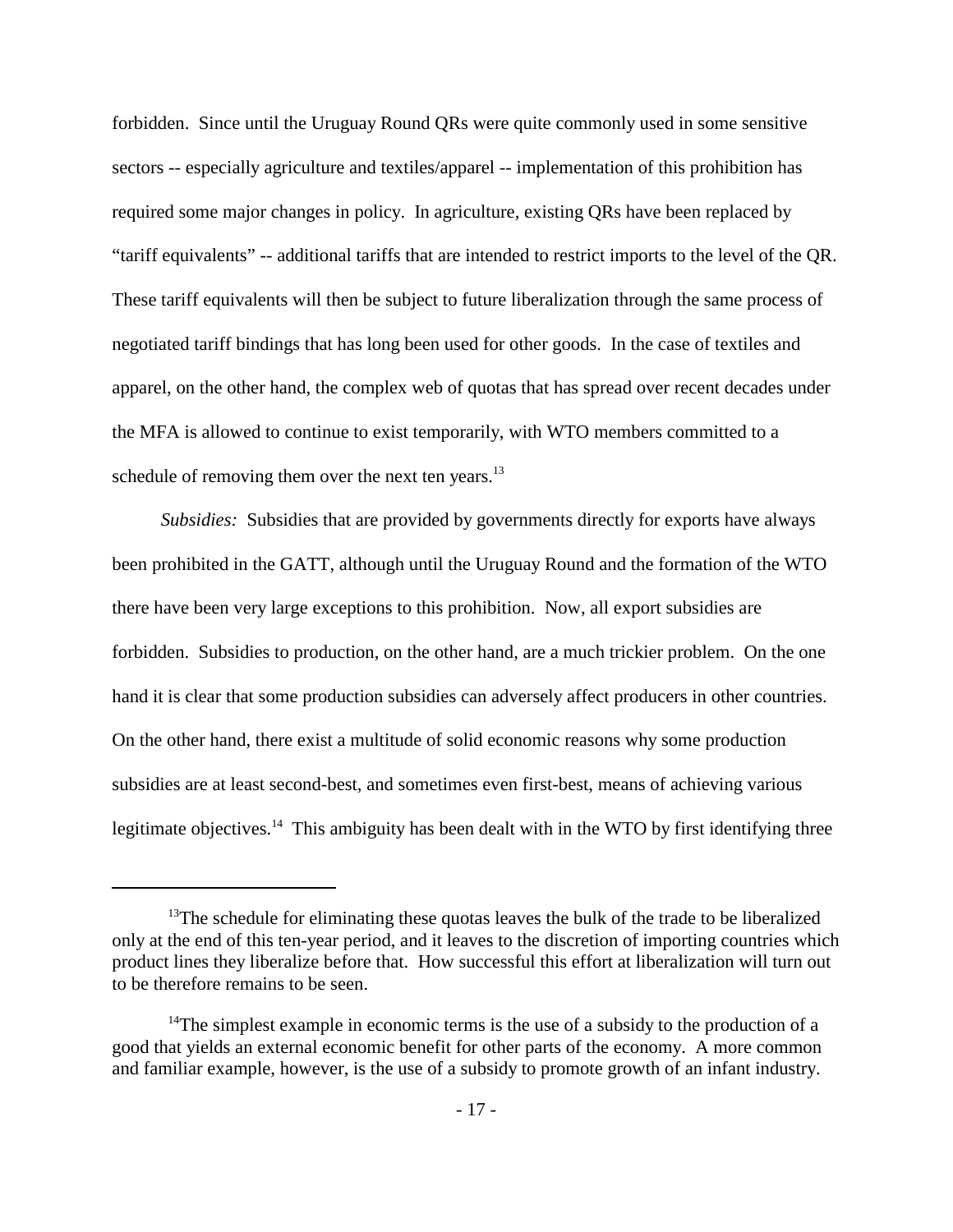classes of subsidy, classes that are sometimes conveniently identified by the colors of a traffic light. "Red light subsidies" are those for which no redeeming value can be identified, and these are simply prohibited. They include export subsidies, as already mentioned, plus subsidies that are contingent upon the use of domestic over imported goods, as well as an illustrative list of very explicit subsidies that fall into this category. "Yellow light subsidies," on the other hand, are not prohibited at all, but their possible adverse effects on other countries' producers are nonetheless recognized by permitting importers to levy countervailing duties against them in specified circumstances. They are there called "actionable subsidies," and we will discuss them further in the next section. Finally, "green light subsidies" are "non-actionable" and include both subsidies that are not specific to particular firms or industries, plus certain subsidies for research and development, regional development, and adaptation to environmental regulations.

*Foreign Direct Investment:* So much of international commerce is today conducted by multinational corporations, with substantial investments in many countries, that there has long been call for international constraints not only on trade policies, but also on policies affecting foreign direct investment. As a result, the Uruguay Round included negotiations on Trade Related Investment Measures (TRIMs), and the WTO too includes a TRIMs agreement. In fact, however, the TRIMs agreement only prohibits investment measures that directly affect trade flows in a manner that violates NT or that violates the prohibition of QRs. Prohibited most clearly are local content and trade balancing requirements, both of which would restrict the trade of an international direct investor.

*Services:* Services were not included under the GATT, largely because they were not viewed as being tradable when the GATT was created. Most services require the simultaneous

- 18 -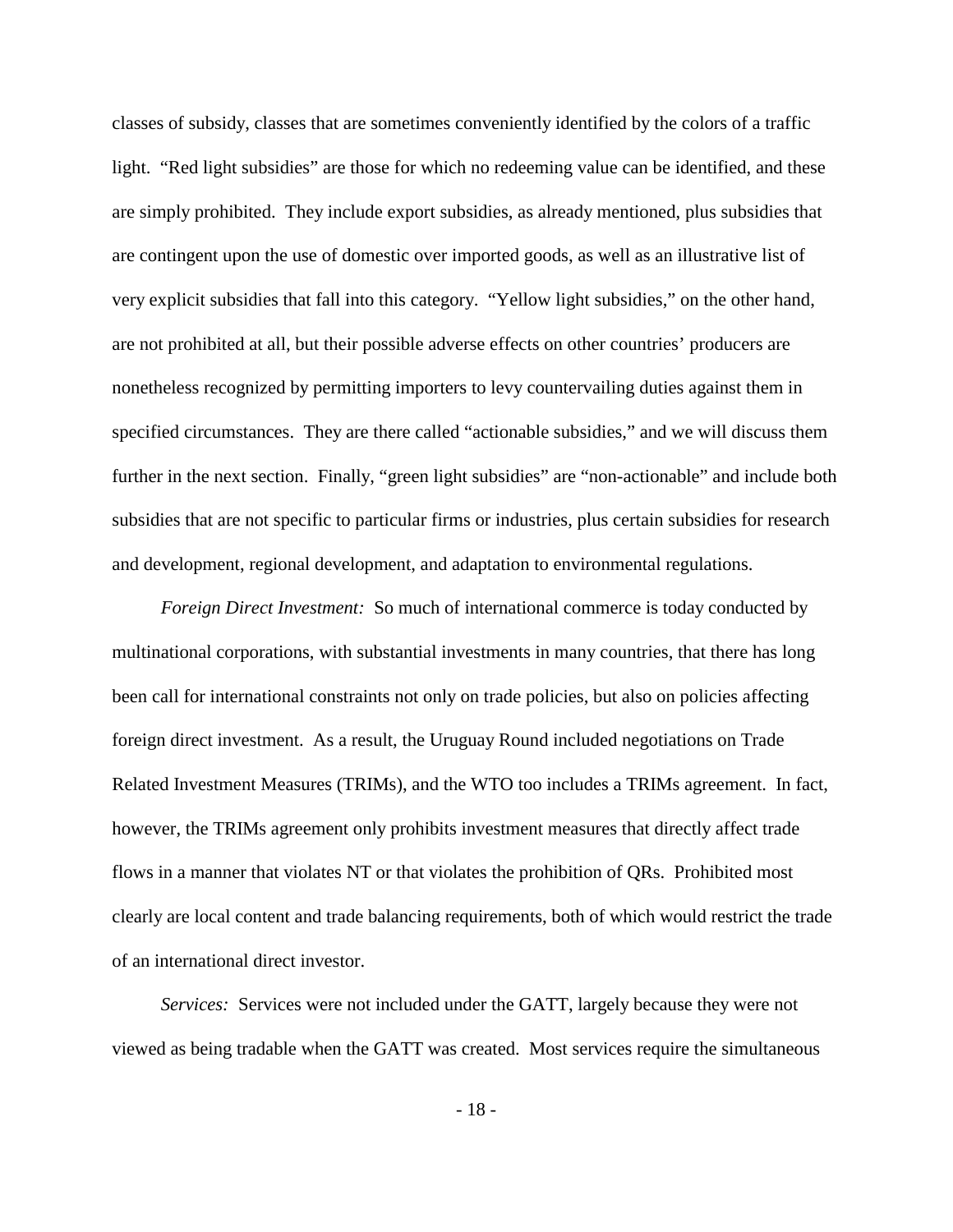presence of both the producer and consumer, so that if a service provider from one country wishes to sell to a buyer from another, either the seller must establish a presence in the buyer's country, which typically requires foreign direct investment and/or movement of labor, or the buyer must travel to the seller's country, as in the case of tourism.<sup>15</sup> However, the increasing volume of international transactions in services industries, such as finance, transportation, and telecommunications, led to powerful political forces in the developed world, pushing to provide for services industries the same sorts of protections against capricious government policies that were provided for goods producers under the GATT. The result is the General Agreement on Trade in Services, GATS, which is a part of the WTO.

The aim of the GATS is to require that services providers from all countries, when they compete in other countries, be subject to the same principles of MFN and NT that are the objectives of the GATT. In fact, because traded services do not themselves cross national borders and are therefore not subject to the same kinds of tariffs and other border measures as are goods, the approach followed in the GATT of gradually bringing down those barriers through negotiation is not available for services. Instead, members of the WTO have committed themselves to go all the way to national treatment in those service industries in which they have promised to do anything at all. In the Uruguay Round negotiations leading to the WTO, countries negotiated not on services barriers, but rather on lists of service sectors, identifying those sectors that they were willing to make subject to liberalization. Unfortunately, the number of such sectors turned out to be quite small, and the extent of actual liberalization of trade in

 $15$ Modern technologies have created other modes of delivery of some services, but it remains true that it is often difficult to observe traded services moving across national borders. See Hoekman and Stern (1991).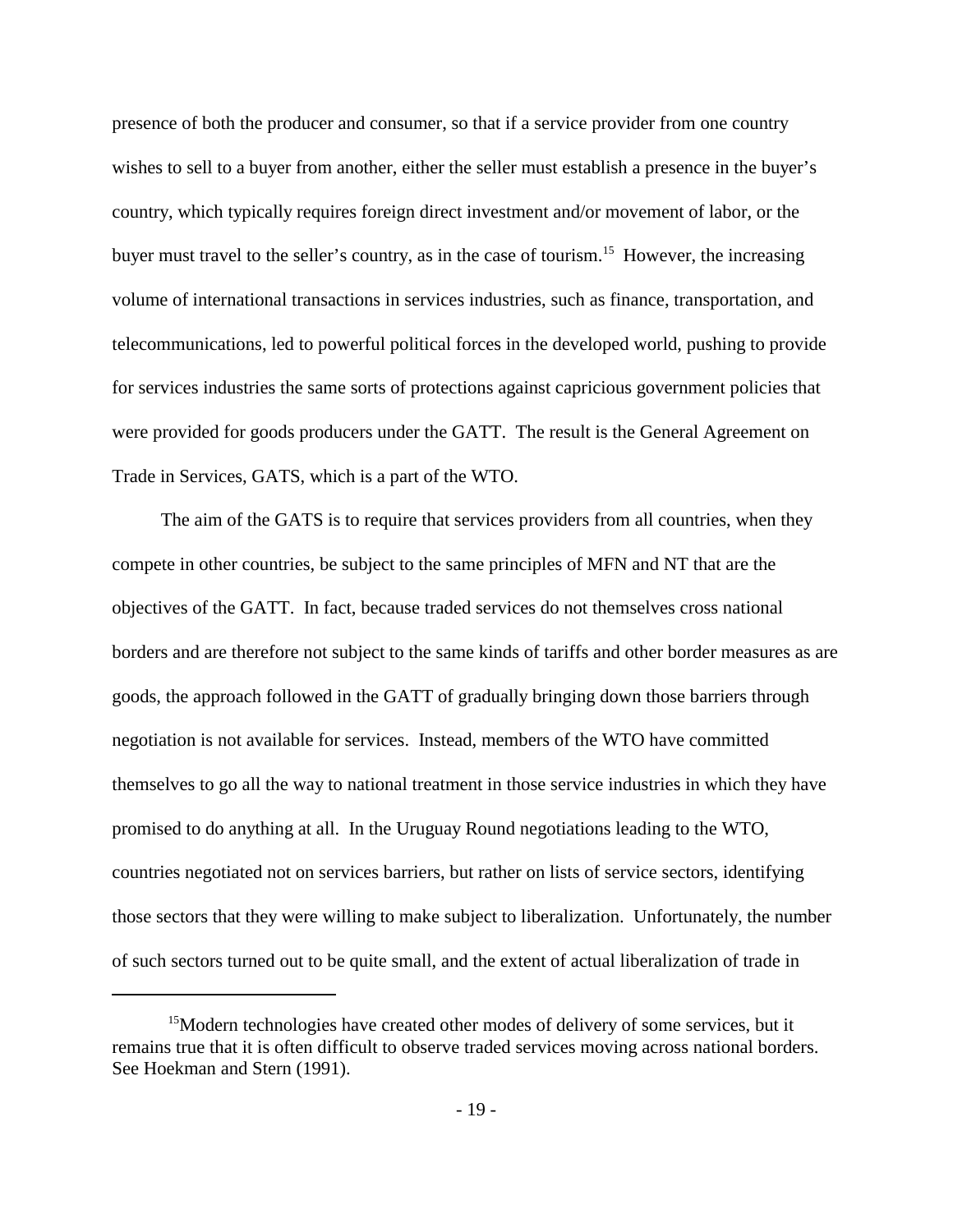services that was achieved by the Uruguay Round was essentially zero.<sup>16</sup> Continued negotiation of liberalization for the excluded service sectors has been underway in the WTO since it began, although with limited success.

*Intellectual Property:* Much as developed-country service providers sought to benefit from a GATT-like structure, owners of many forms of intellectual property (IP) -- copyrights, patents, trademarks, etc. -- in the developed countries also began seeking during the 1980s to include intellectual property issues in GATT negotiations. In order to justify their inclusion in a trade negotiation, discussion was nominally restricted to Trade Related Intellectual Property Rights, or TRIPs, although in fact the negotiations covered almost all aspects of IP protection. The major issue, for all forms of IP protection, was that many countries, especially in the developing world, either did not have IP laws that were comparable to those in the developed world, or they had such laws but were lax in enforcing them. As a result, owners of copyrights, patents, and trademarks were finding their products copied and counterfeited in the developing world with impunity.

The result of these negotiations was that the WTO now includes, alongside the GATT and GATS agreements, a TRIPs agreement on intellectual property. This agreement goes considerably beyond the MFN and NT principles of the two trade agreements, however, in that it seeks to harmonize the actual policies of the member countries. In particular, all but the very poorest WTO members are now required to adhere to certain minimum standards regarding intellectual property, and these standards are comparable to those prevailing in the developed countries (who also agree to remove various differences among their own IP laws).

 $16$ See Hoekman (1995a).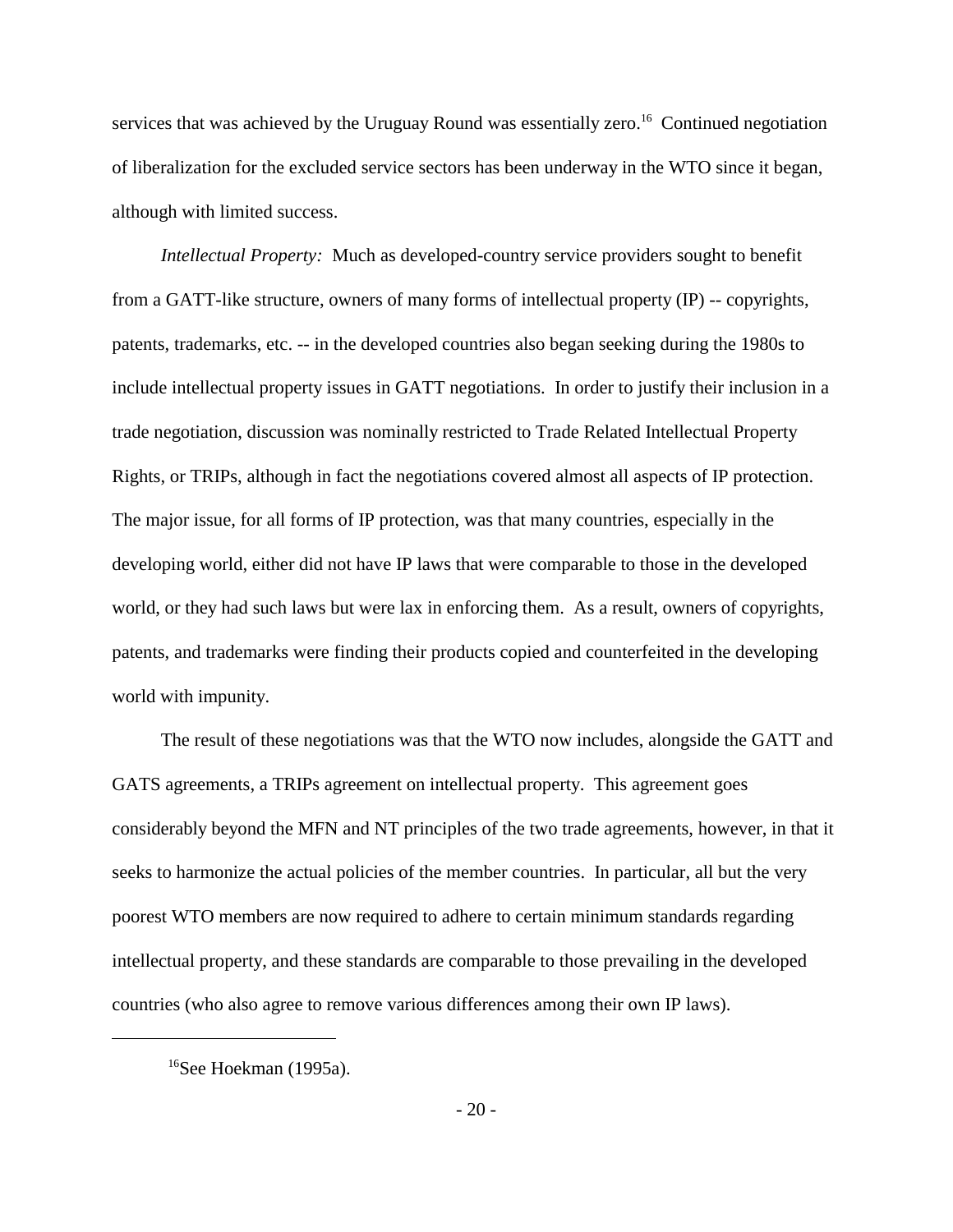#### **Missing Constraints on Unilateral Action**

Noticeably absent from the list of constraints just considered is any constraint on the sorts of unilateral action that the United States and other large trading blocs have used in the past to pressure other countries in their trade policies and even in their domestic policies. Indeed, movement toward some of the objectives of the WTO, especially the TRIPs agreement, already occurred before the Uruguay Round was completed, as the United States negotiated bilaterally with countries where it felt that its intellectual property rights were being abused. In addition, the United States has made frequent use of Section 301 of its trade law, which triggers unilateral retaliation against countries with perceived barriers to market access, and it has a long history of negotiating bilaterally with Japan, especially, seeking quantitative targets on Japanese market penetration by foreign firms.

Nowhere in the constraints discussed above are countries prevented from further use of such unilateral action. Nor, however, do the exceptions discussed below explicitly permit such action either. Use of Section 301 and similar bilateral initiatives are therefore left in an ambiguous state in the WTO, and there is disagreement among trade policy authorities as to whether particular ones of these initiative do or do not violate the GATT. The one such initiative on which the WTO does take a position is VERs, which are explicitly prohibited as mentioned above. Otherwise there seems to be no reason within the legal framework of the WTO that countries will not be able to continue acting unilaterally and bilaterally for their own purposes. On the other hand, the more that countries find themselves able to deal with perceived trade conflicts within the context of the WTO, the less they may feel the need to go outside it. There is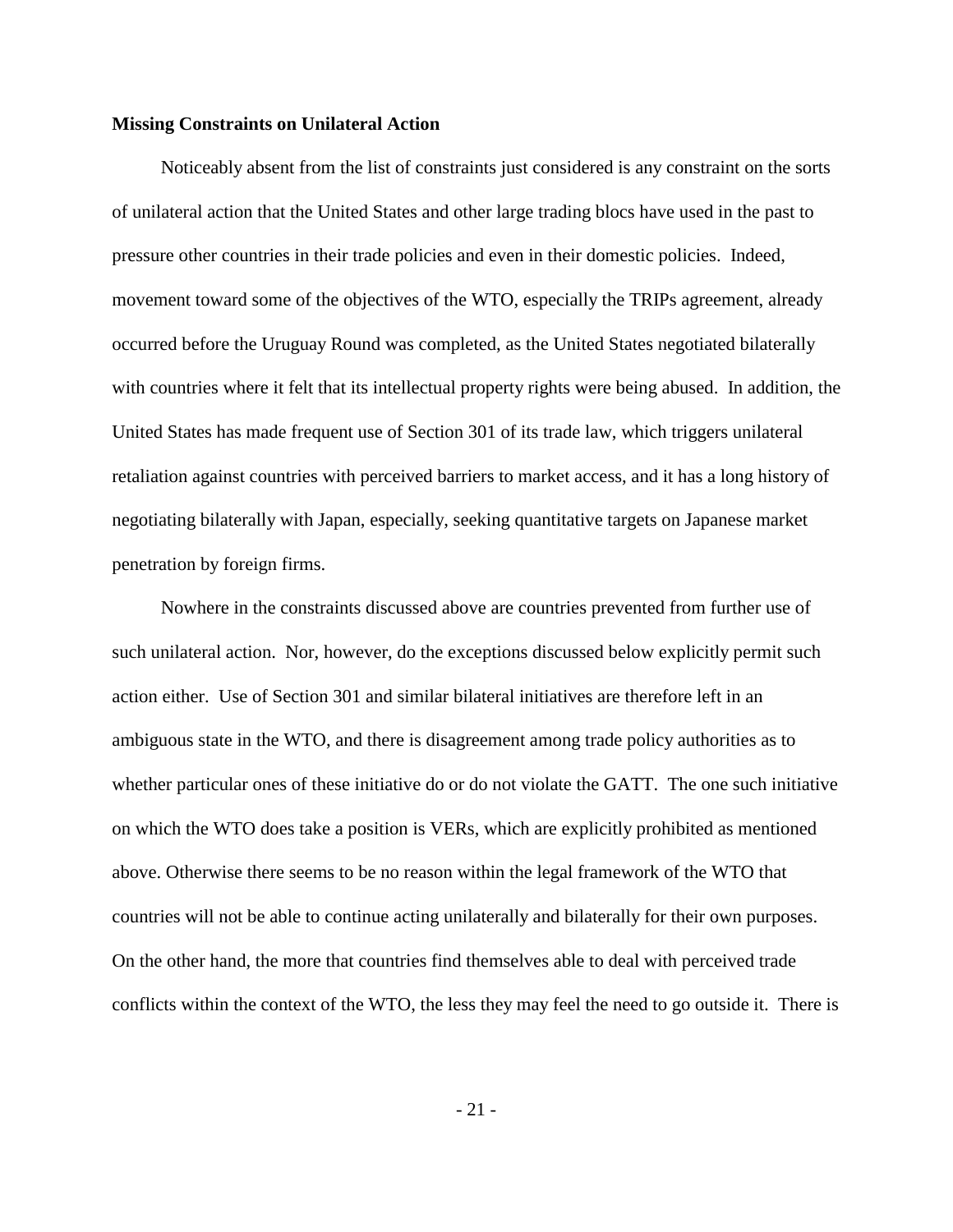some reason for hope on this score, since countries do seem to be taking their disputes increasingly to the WTO.

#### **V. Exceptions Permitted by the WTO**

Simple agreements, like that between our prisoners not to confess, can be essentially absolute ("I will not confess.") because the actions being agreed to and the circumstances of the agreement are both well understood.<sup>17</sup> But complex agreements among national governments must permit a fair amount of flexibility. Any rules that are adopted will inevitably be subject to interpretation, and the effects of these rules on the economy can never be known with certainty. Therefore, international trade agreements typically include some sort of "escape clause" that allows the parties to back partially out of the agreement in the event that it proves to be more injurious than expected. Furthermore, governments always have well-established policies that they are reluctant to relinquish as well as powerful constituents who benefit from those policies. The latter may interfere with adoption of any agreement, and therefore may need to be bought off by permitting some form of these policies to continue, hopefully in weakened form. The WTO, like the GATT before it, includes a number of such policy options that either protect members partially from adverse outcomes or, more commonly, that are needed to make membership in the organization acceptable to powerful domestic political interests.

<sup>&</sup>lt;sup>17</sup> Although even here I suppose there could be some ambiguity. Does "not confess" mean not talk at all? Or does it permit talking, and if so, about what? Can the prisoner admit to being on the scene? And so forth. A skillful interrogator can no doubt exploit both ambiguities in any agreement, getting one to say more than intended while still not confessing, or using silence on some issues as itself incriminating.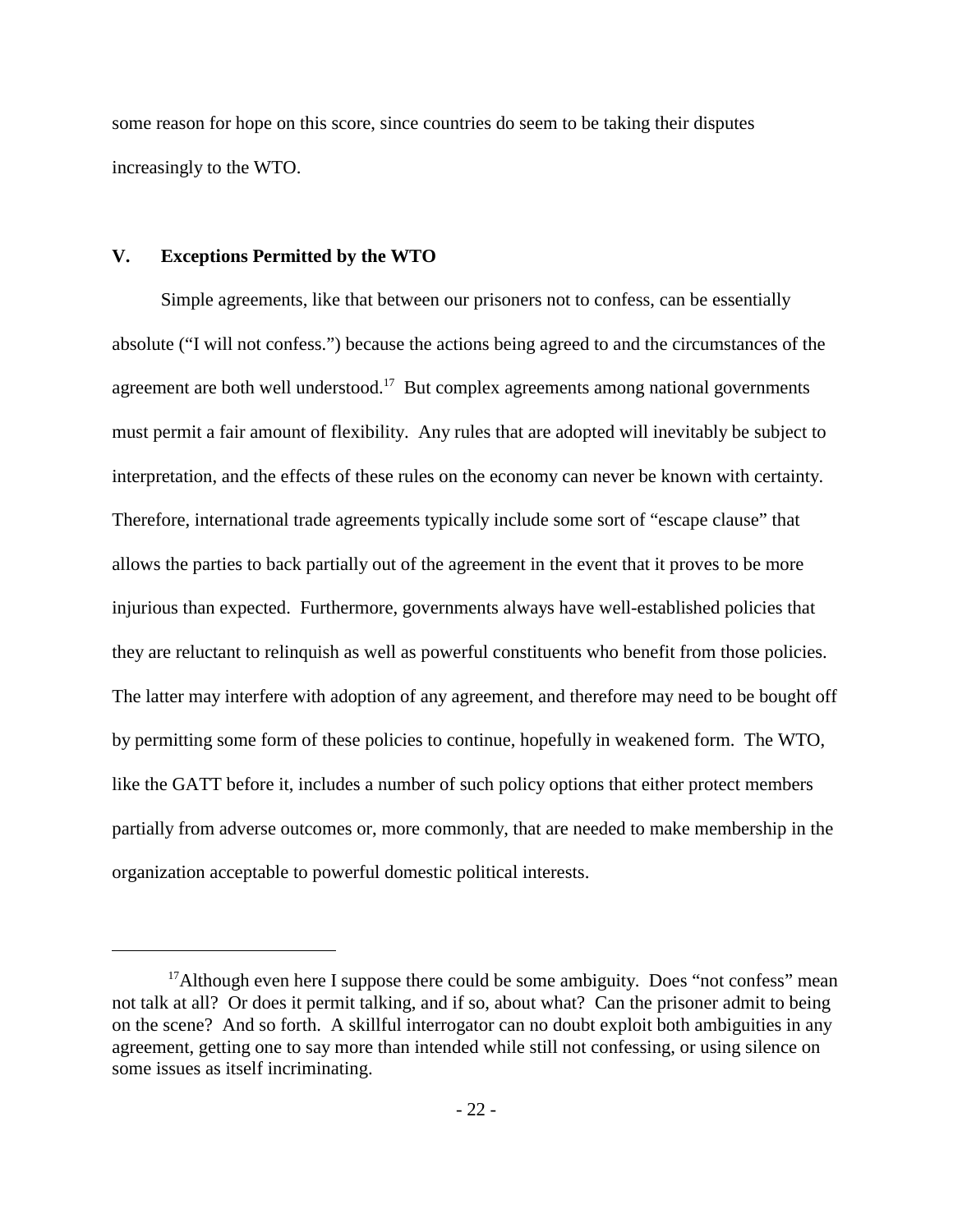I discuss these exceptions in this section, separate from the restrictions on member country behavior considered above, in part because these exceptions are all optional. That is, while countries are required to keep their tariffs at or below their bound levels under normal circumstances, they are only permitted, not required, to make exceptions to this binding in the case of, say, dumped imports. There is nothing in the WTO that says a country must have and use an anti-dumping law. Indeed, most of the exceptions to be discussed below are, in their nature, rather antithetical to the larger objectives of the WTO.

*Anti-Dumping:* The WTO follows long established practice in permitting the use of antidumping (AD) duties under certain circumstances. Dumping is defined as the export of a good for an unfairly low price, defined either as below the price on the exporter's home market or as below some definition of cost. In spite of this designation of unfairness, however, nothing in the WTO prohibits dumping itself, or asks member governments to try to restrain their firms from doing it. Rather, the WTO only addresses how importing countries may respond to dumping. When dumping is shown to cause injury, WTO rules permit importing countries to levy AD import duties equal to the "dumping margin" -- the difference between the actual and the fair market price. And note, of course, that the WTO does not *require* the use of AD duties, it only permits them and says how they may be used.

There are numerous details of the AD rules in the WTO, which are far too complex to cover here. Some would say that the AD rules that preceded the WTO were so lax that an affirmative finding of dumping in the United States and Europe was almost assured, as long as a company seeking such protection asked for it enough times.<sup>18</sup> These rules were tightened in

 ${}^{18}$ See Finger (1993).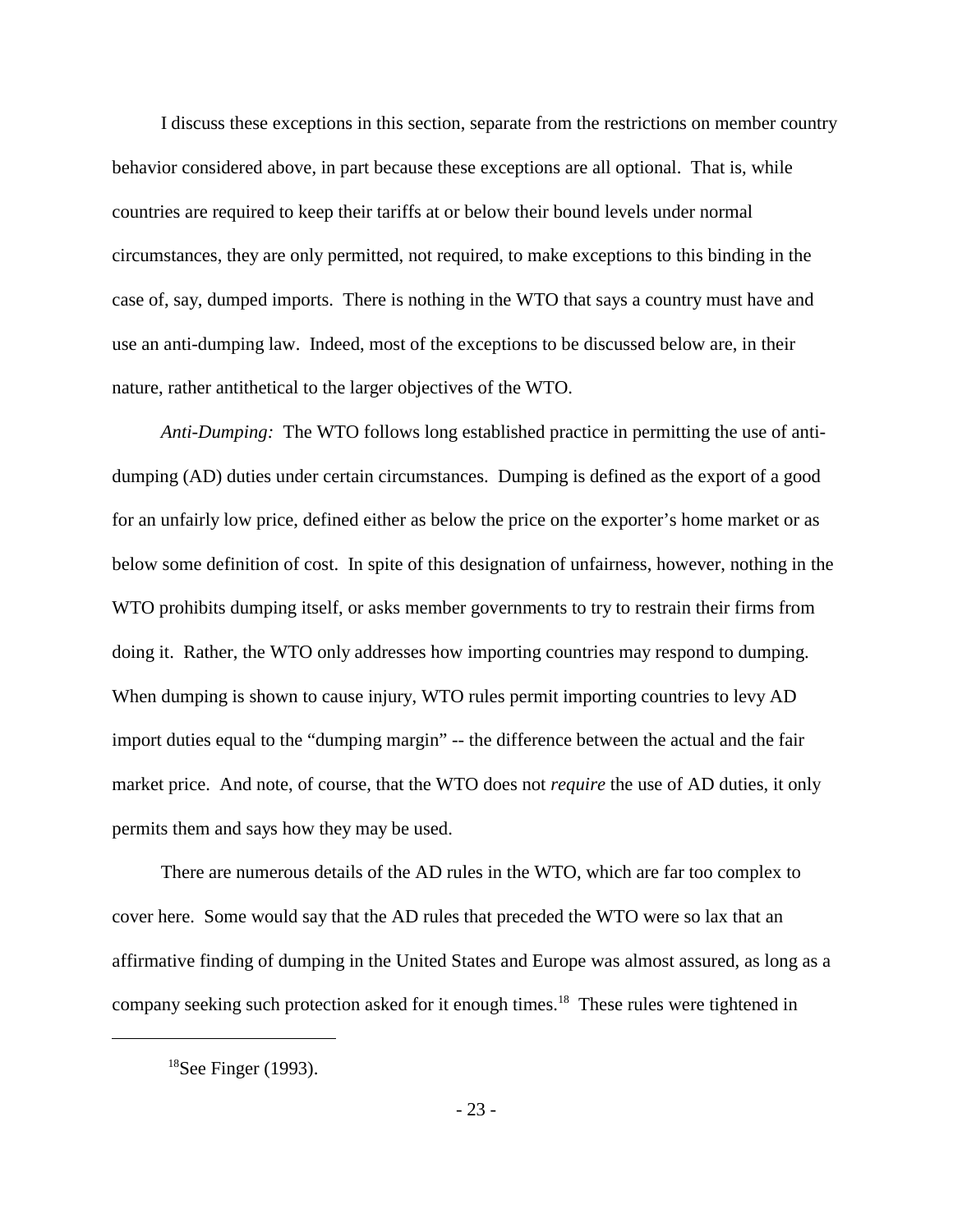some respects in the Uruguay Round, but they were loosened in other respects. The result is that AD continues to be a tool of protection that is readily available to those who want to use it. For all its accomplishments, therefore, the WTO leaves open the question of whether AD will be used to undermine the liberalization efforts in goods and services.

*Countervailing Duties:* Countervailing duties (CVDs) were already mentioned above as being permitted in response to "actionable" subsidies. When an importer establishes that domestic producers have been injured by imports that have benefitted from a government subsidy abroad, and when the nature of that subsidy satisfies certain requirements -- most importantly, perhaps, being that it not be generally available to other industries -- then the importing country is permitted to levy a CVD equal in size to the subsidy. The purpose is to offset the harm that the subsidized imports do to domestic industry, not to punish the foreign exporters. For again the WTO does not take a position on whether such subsidies are good or bad. It says only that other countries should be permitted to protect their competing domestic producers from any adverse effects that the foreign subsidies may cause them. Of course, the WTO also identifies another group of "prohibited" subsidies -- primarily export subsidies and their equivalents -- that are also subject to CVDs and that are designated as undesirable.

Once again, the use of CVDs is only permitted, not required, and this is interesting from an economist's perspective for two reasons. First, it can be argued that the use of some subsidies - those that are not responding to some other distortion in the economy -- does lower world welfare, and therefore that they should be prohibited. That is in fact what the designation of red light subsidies seeks to do, although there are undoubtedly also many yellow light subsidies that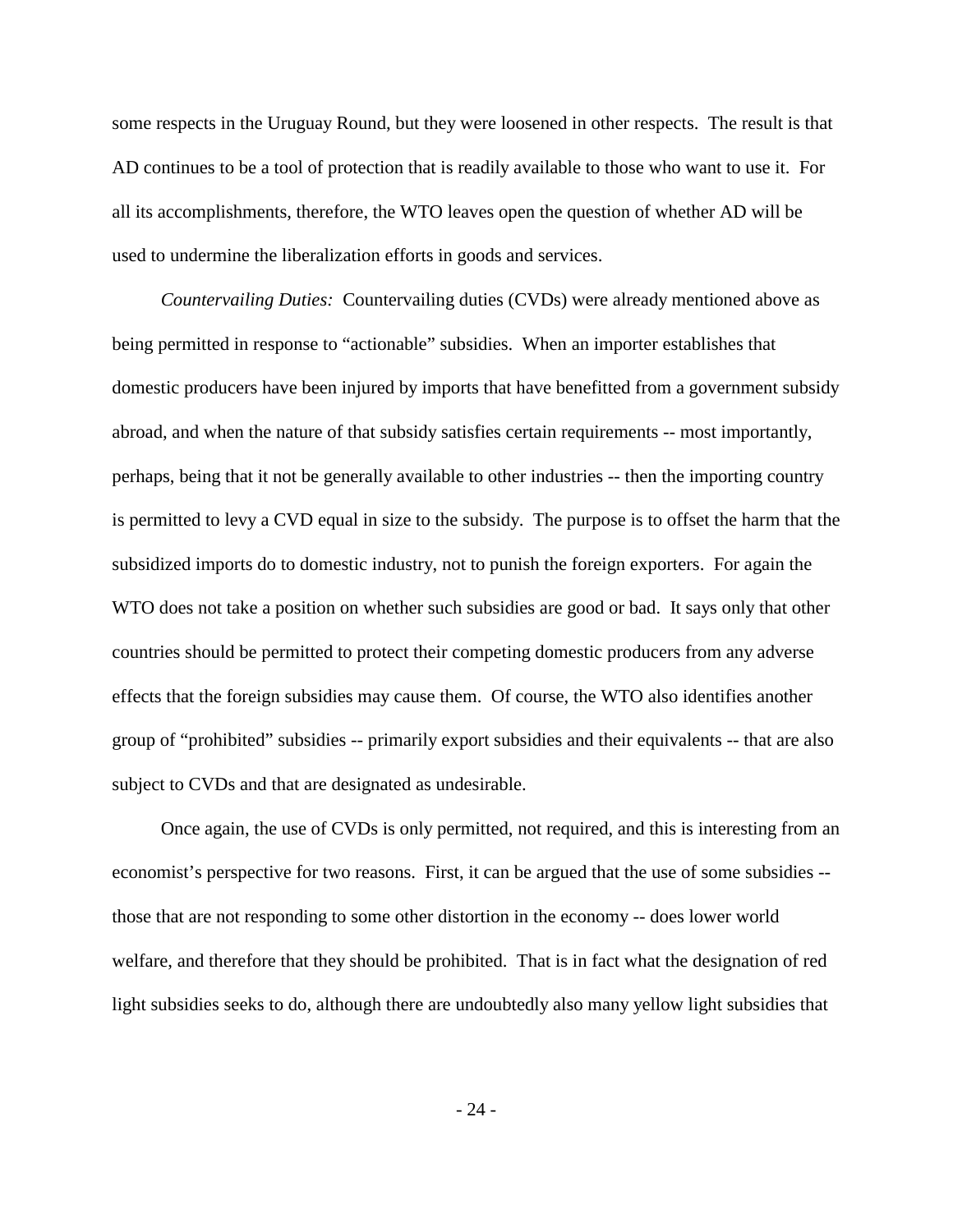are unjustified and should be prohibited as well. However, merely prohibiting a subsidy may not have much effect, and it is here that CVDs could be useful.

To see how, consider the use of competitive export subsidies, such as have emerged in agriculture in recent years. These, once again, put countries in the position of a prisoners' dilemma, since each country's subsidy undermines the gains that others' subsidies were seeking, and makes all worse off. An effective deterrent to the use of such subsidies would be CVDs, but only if they were expected with certainty by governments that were contemplating use of subsidies. Thus one could argue that the use of CVDs should not just be permitted, but rather should be required, even in (or especially in) countries that have no domestic competing producer interests to ask for them. Of course, this presupposes that one can adequately make the necessary distinction between economically justified and unjustified subsidies, and while the traffic light approach of the WTO does attempt this, few would argue that it gets it exactly right.

*Safeguards:* The Safeguards Clause of the WTO serves the purpose identified above of permitting members to partially and temporarily back out of their agreements if they prove too costly. Thus, if the concessions made in joining the WTO are causing serious injury<sup>19</sup> to domestic producers, then countries are permitted to protect those producers temporarily with a trade barrier. Such a facility has been available throughout the history of the GATT, but it was used less and less over time. The reasons for this were several, including the requirement that users of safeguards compensate the foreign countries who were adversely affected by them, the prohibition under the old rules against discriminatory safeguards tariffs, and the greater difficulty of getting safeguards protection, in comparison to an AD duty, due to the more stringent injury

<sup>&</sup>lt;sup>19</sup>The injury test for safeguards is stronger than those for AD duties and CVDs.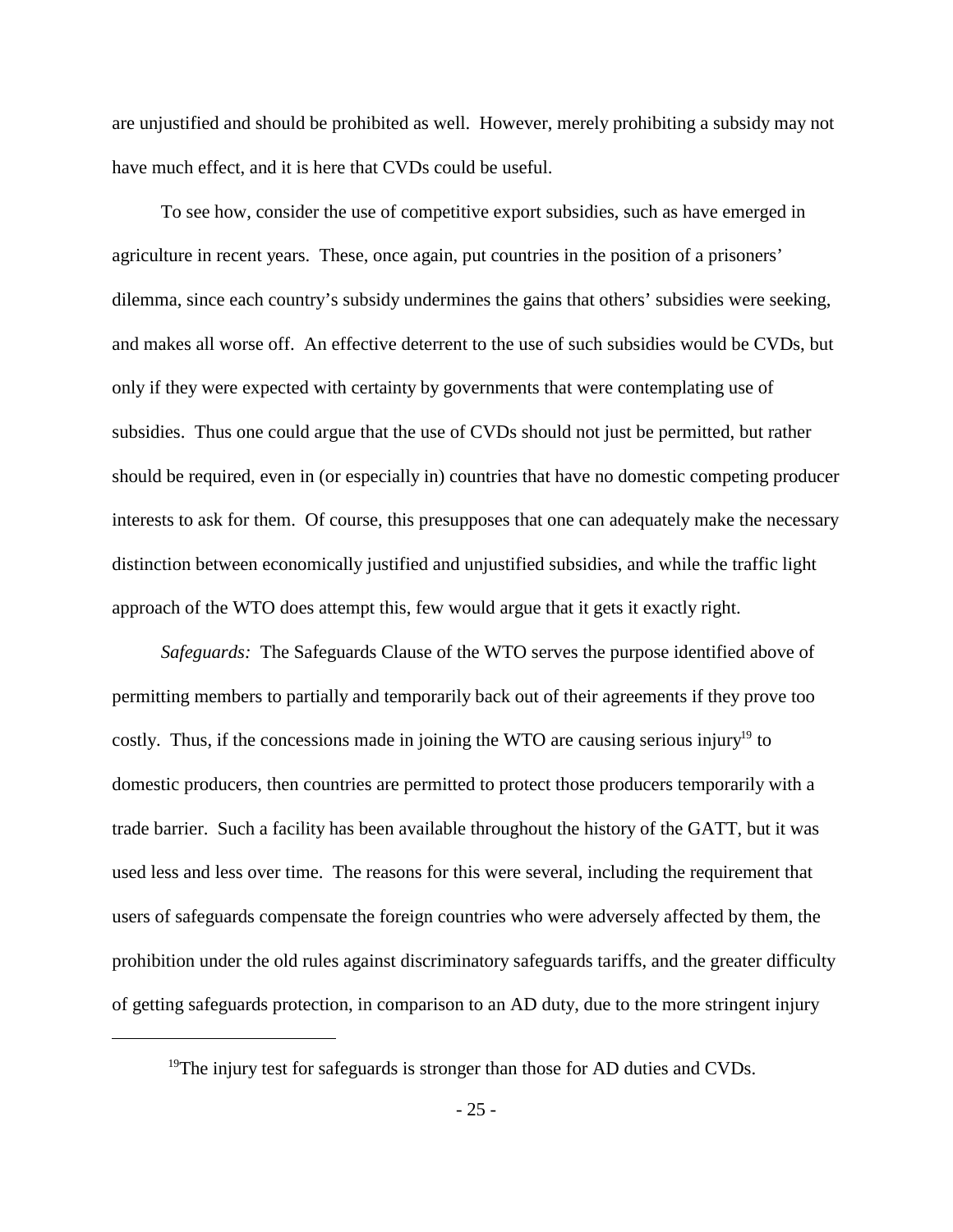requirement. Instead, industries routinely sought AD protection rather than safeguard protection, even when the reason for their petition had more to do with injury than with the low foreign price. Alternatively, for major industries, governments negotiated VERs with the relevant foreign exporters, thus achieving both discrimination and compensation without needing to formally contravene the GATT.<sup>20</sup> Under the new rules of the WTO, VERs are formally prohibited, as mentioned above. Rules for safeguards have been modified to permit some discrimination, and the requirement of compensation has been weakened. The hope is that the new safeguards rules will attract greater use, diverting governments from excessive use of AD duties and other measures for safeguards purposes. It remains to be seen whether this will in fact happen.

*Balance of Payments Protection:* From the beginning, the GATT has permitted exceptional use of protection for balance of payments purposes, and this continues to be the case in the WTO. That is, if a country is experiencing severe excess demand for foreign exchange that is making it difficult to retain foreign reserves, it is permitted to use quotas to restrict trade, even on a discriminatory basis. From an economist's perspective this is an odd exception, since trade restrictions, especially at the sectoral level, make little sense as means to solve the macroeconomic problem that a balance of payments deficit represents. Furthermore, since almost by definition something like half of all countries are likely to be in deficit positions, this exception opens a huge hole in the WTO restrictions against trade barriers. The surprise to me is that the balance of payments exception has not be more used.

 $20$ See Deardorff (1987) for more discussion of the need for both discrimination and compensation in safeguards policies.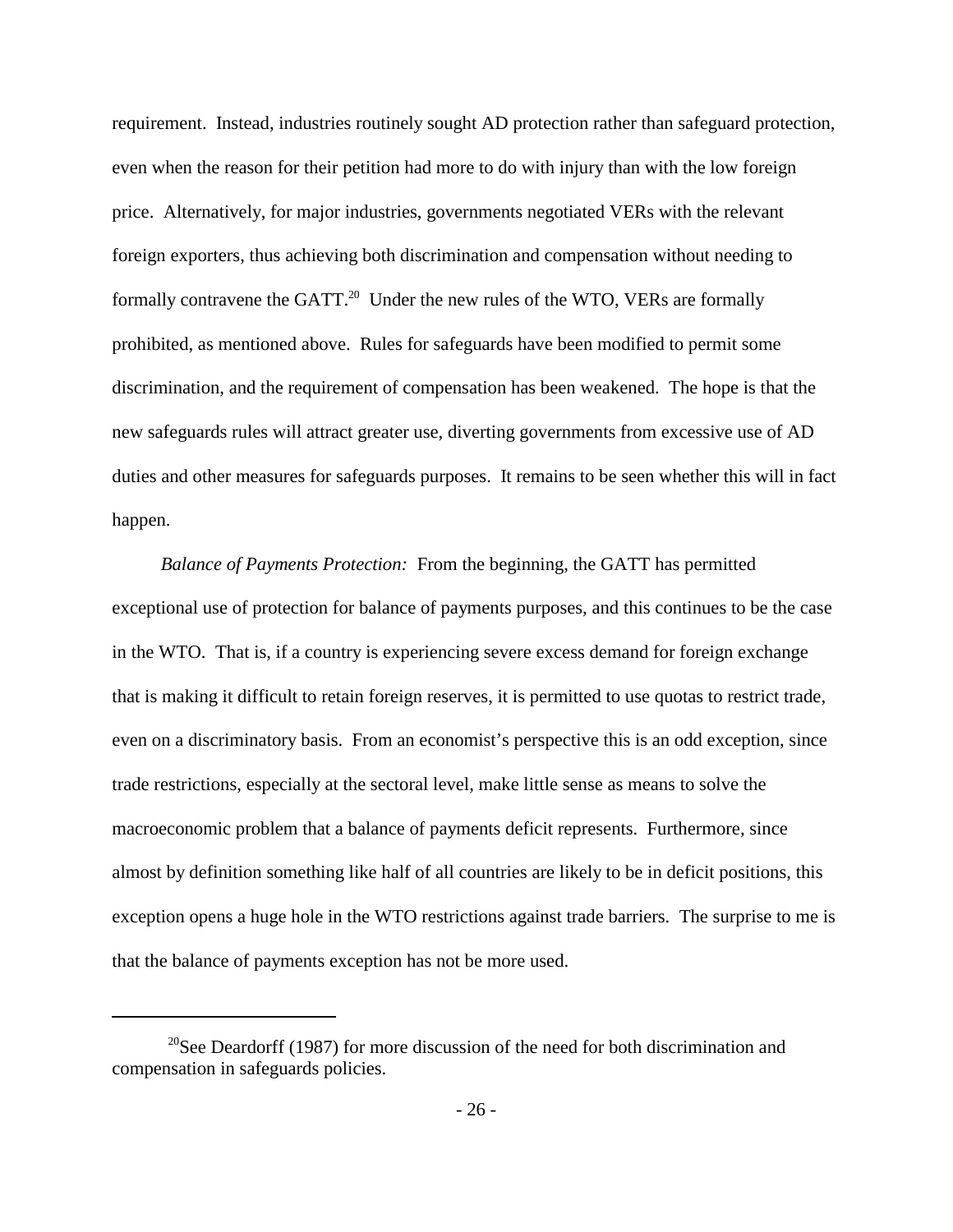*Preferential Trade Agreements (PTAs):* Despite its underlying principle of nondiscrimination embodied in the MFN requirement, the WTO permits preferential trade agreements so long as they reduce to zero essentially all of the tariffs among the participants. Thus it is permitted to form free trade areas, where this is done without changing each country's tariffs against nonmembers, as well as customs unions that also include a common external tariff. In the latter case the WTO requires that the external tariff not increase the average protection against nonmember exports. That restriction does not, unfortunately, assure that PTAs are beneficial from the perspective of world welfare, since they will still inevitably cause welfare reducing trade diversion as well as trade creation.<sup>21</sup> Since the proliferation of PTAs that began in the 1980s and 90s with the expansion of the European Union, the North American Free Trade Agreement, and arrangements such as ASEAN, APEC, and Mercosur, there has been controversy among economists as to their desirability. However, they are certainly a reality, and it was inevitable that the WTO, like the GATT, would permit them. Unfortunately the WTO has done little to increase the likelihood that the movement toward PTAs will be beneficial, as it could have done, for example, if it had done more to insist that PTAs stand ready to admit new members on the same terms as existing members.

### **VI. Dispute Settlement in the WTO**

 $21$ Trade creation occurs when members of a PTA import from each other what they previously produced themselves, presumably at higher cost. Trade diversion occurs when members import from each other what they previously imported from nonmembers, presumably at lower cost.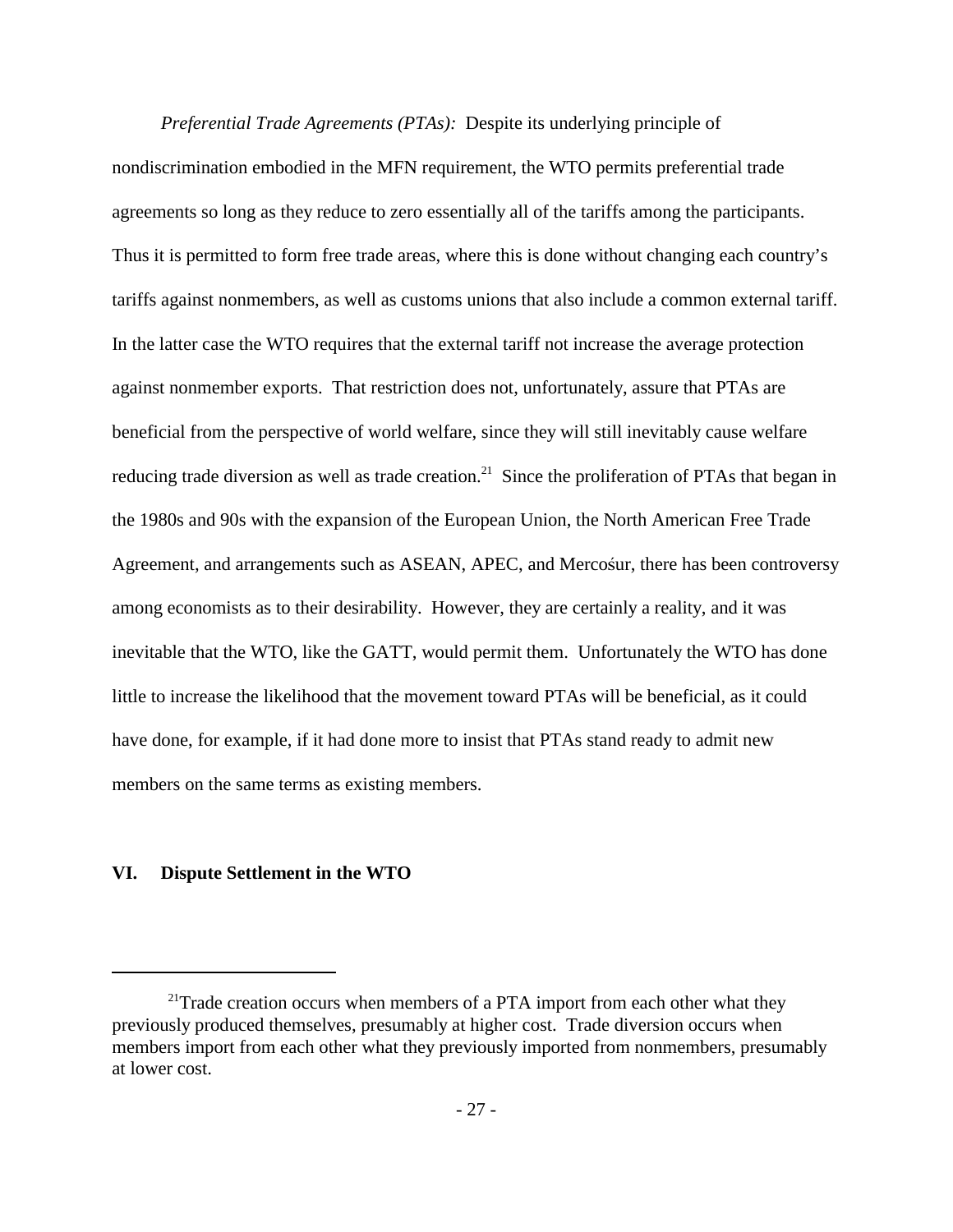Agreements are worthless without enforcement. If the prisoners in the prisoners' dilemma were allowed to communicate, but were then separated again, they would surely agree to cooperate by not confessing. But if that is all they agree to, then once they are separated, they still have an incentive to break their agreement by confessing, regardless of whether each believes that the other will confess or not. On the other hand, if their agreement includes not only a commitment not to confess, but also a threat by each that if the other confesses they will manage, even though incarcerated, to do them harm, then cooperation may be sustained. What matters then is the seriousness of the threat and its credibility.

Similarly, the WTO involves a long list of commitments by the member countries, as we have seen above. But without some mechanism to enforce these agreements, countries will depart from them whenever they perceive it in their interest to do so, which it often will be. The first line of defense against violation of the WTO agreements is provided by the regular WTO bodies -- the Councils and Committees mentioned above -- where many disagreements can be resolved. As a last resort, however, the WTO includes a formal dispute settlement mechanism provides more explicit procedures for enforcing the agreements.

To be effective, an enforcement mechanism would ideally provide some sort of punishment to a defector from an agreement if and only if they do defect, and this punishment should be viewed as worse than any advantage they might otherwise get from defecting. It is critical that the punishment be highly correlated with defection, since the possibilities of defecting without being punished, and of being punished without defecting, both make defections more likely. In the complex world of trade policy, the hardest part of this may be the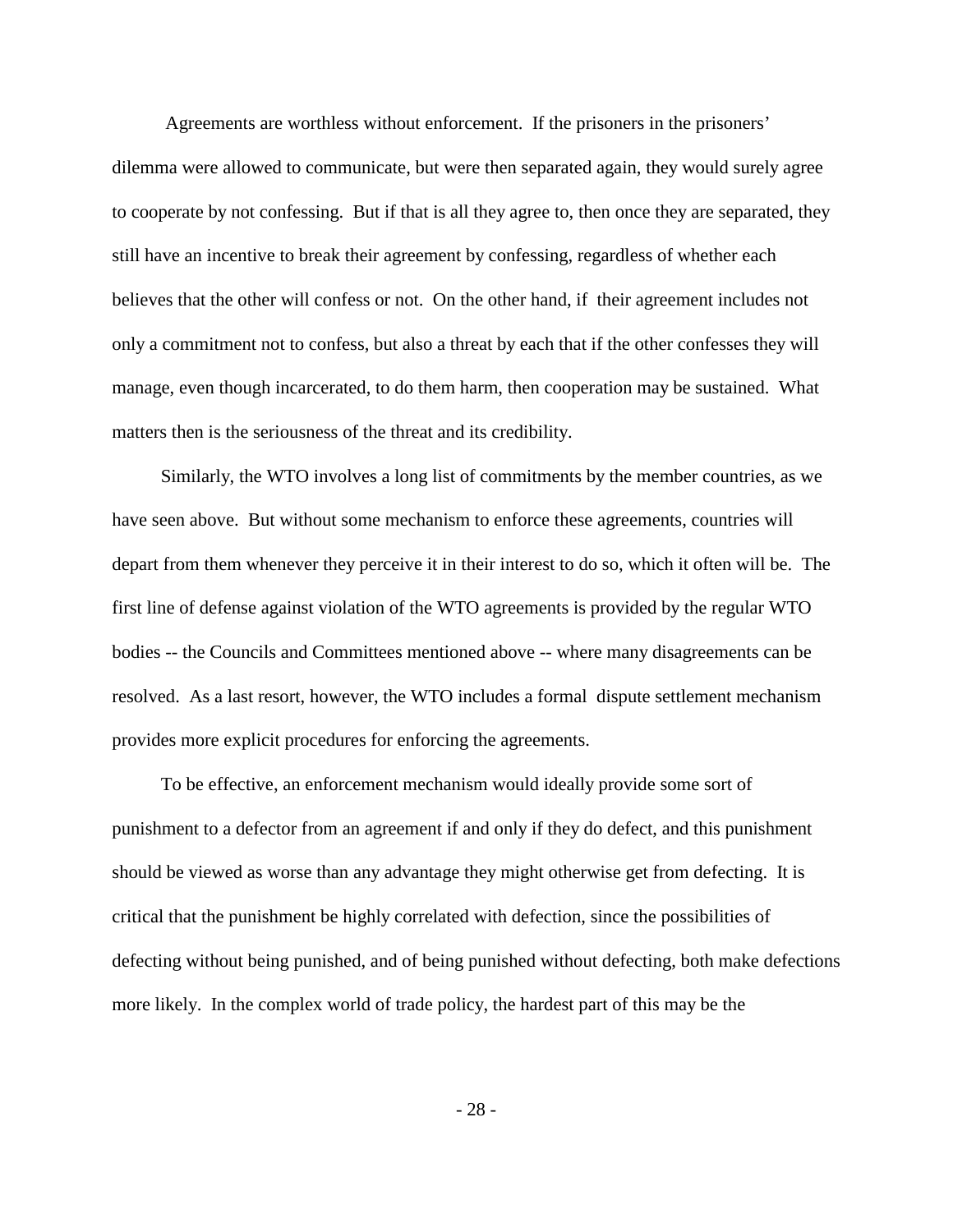determination of whether or not a country has violated the agreement, and this is the main purpose of the WTO dispute settlement mechanism.

Once the mechanism has identified a violation of the WTO agreement, then the punishment that is supposed to follow, if the violation is not corrected, is the withdrawal of certain concessions that the offended country had previously made to the offending party. In practice this means that selected trade barriers will be raised against (and only against) the offending country.

The dispute settlement mechanism of the WTO works as follows. First, when one country believes that another is violating any aspect of the agreement (including GATS and TRIPs, as well as GATT), the complaining country first requests consultation with the offending country, and the two seek to resolve the dispute on their own. If consultation fails, then the complaining country requests establishment of a panel, consisting of three persons with appropriate expertise from countries not party to the dispute. This panel assesses the evidence in the context of its interpretation of the WTO rules and issues a report. This report is automatically accepted unless all WTO members, acting through their Dispute Settlement Body (DSB), decide by consensus against its adoption, or if one of the parties to the dispute voices its intention to appeal. Therefore, the process requires unanimity among WTO members *not* to accept a panel report, in marked contrast to the procedures of the old GATT, where a panel report could be blocked by any one country, including the country that was complained against.

To hear appeals, the WTO has established an Appellate Body, composed of seven members, of which three will serve on any given case. This Appellate Body is to consider only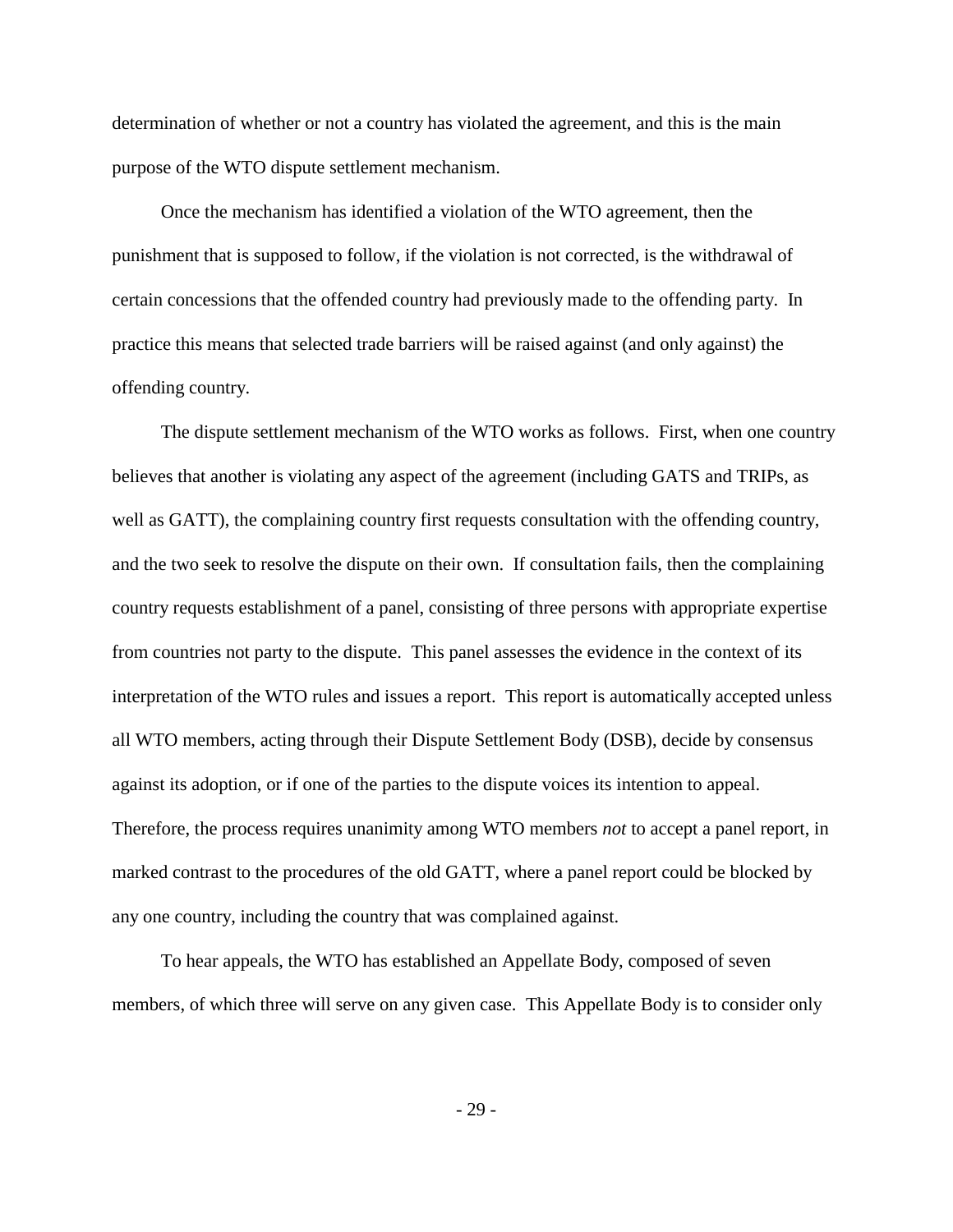issues of law and legal interpretations by the panel, and it too issues a report which must be accepted except by a unanimous decision of the DSB.

Once this process is completed, countries are expected to implement any recommendations of the panel report. If they do not, then complaining countries are entitled to compensation from them, or to use suspension of concessions (usually increased trade barriers) against them. If suspension of concessions occurs, it is to be done preferably in the same sector as the dispute, or failing that under the terms of the same agreement (GATT, GATS, or TRIPs). But if this too is impractical, suspension can come under another agreement. Thus, in particular, violations of the TRIPs agreement can lead to increased barriers to trade in goods, if the violations are not corrected in accordance with the recommendations of a panel report. This ability to extend dispute settlement across agreements is one of the strengths of the WTO, and no doubt is one of the things that motivated advocates of extended intellectual property protection to incorporate it into the Uruguay Round negotiations.

One might think that this mechanism, with its ultimate reliance on suspension of concessions, would be defeating the purpose of the WTO. After all, the presumption is that the "concessions" made by WTO members have been for the general good, so that to respond to one violation by creating a second violation is just making matters worse. Two wrongs, we were taught as children, do not make a right.

But of course the hope is that suspension of concessions will rarely be needed -- that countries will sometimes reach an understanding in the initial consultations, and that when they do not, the cases will be settled either by implementing the panel's recommendation or by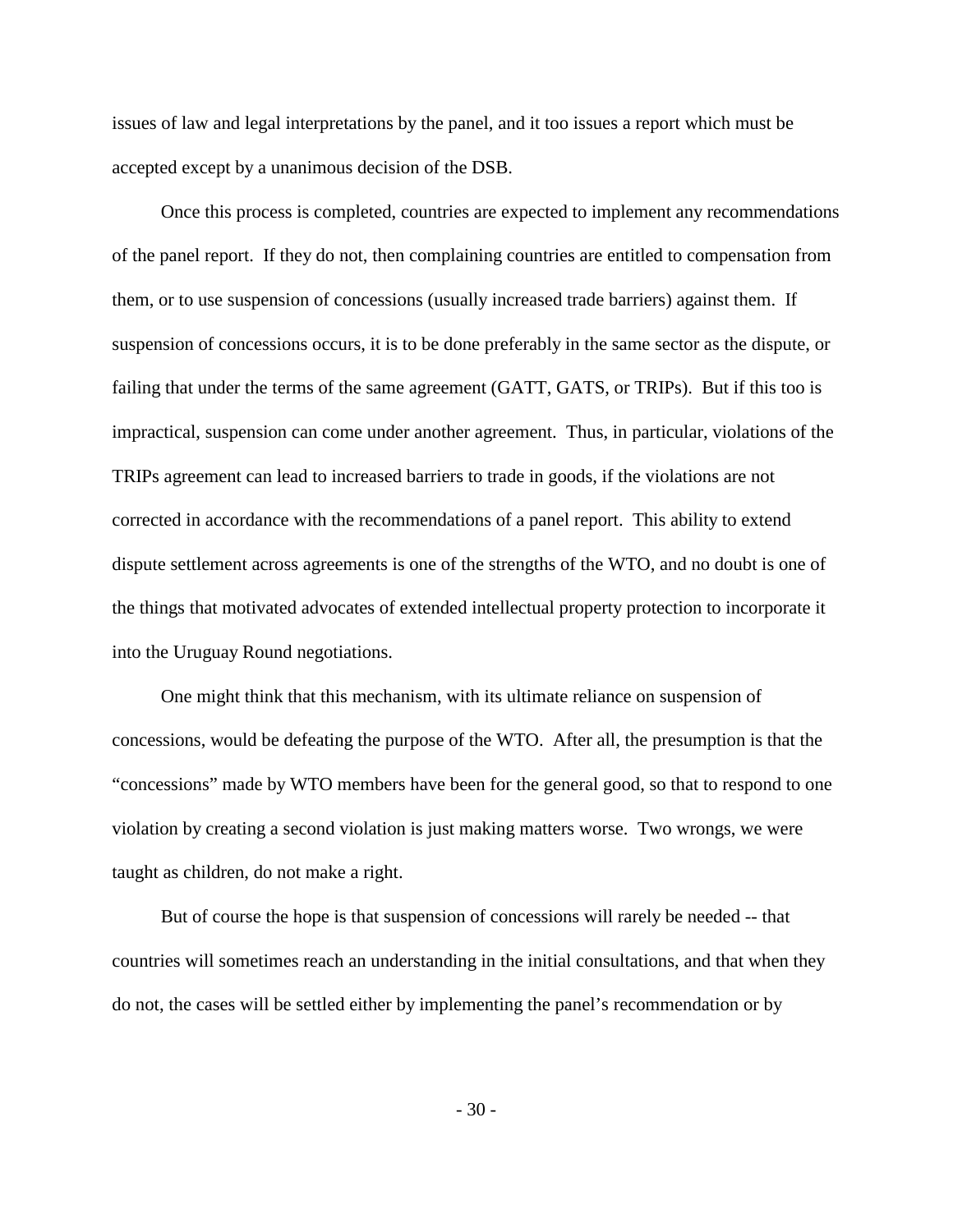compensation. Suspension of concessions is always the last resort. But it is the possibility of suspension that makes the rest of the process work. It is critical to achieving cooperation.

One might also think that this whole procedure should be unnecessary. Why not just threaten every member with expulsion from the WTO if they violate its rules? Surely the gains from membership are large enough that no member would risk expulsion from it. The difficulty here is that this threat is not credible. Membership in the WTO is indeed valuable, so valuable in fact that the other members will be reluctant to set a precedent by expelling another, lest the same thing later happen to them.

Indeed, I would argue that the WTO dispute settlement mechanism comes reasonably close to the "tit for tat" strategy that Axelrod (1983) has shown to be most successful in achieving cooperation in prisoner-dilemma games. It also comes as close as is probably possible to incorporating the four characteristics that Axelrod argues are needed to foster cooperation: (1) clarity; (2) niceness; (3) provocability; and (4) forgiveness. The WTO rules are as clear as it has been possible to make them, and the panel and appellate body decisions as they begin to appear should make them clearer. Niceness is implicit in WTO membership, which presumes that countries initially do not set out to break the rules. But it is both quite possible to act in such a way that will lead to an adverse panel report (provocability), while at the same time a country can avoid retribution by ceasing its behavior (forgiveness).

#### **VII. Conclusion**

The WTO has brought a remarkable degree of order to the world economy. While its precise structure to some extent still reflects the odd circumstances of its history, the institution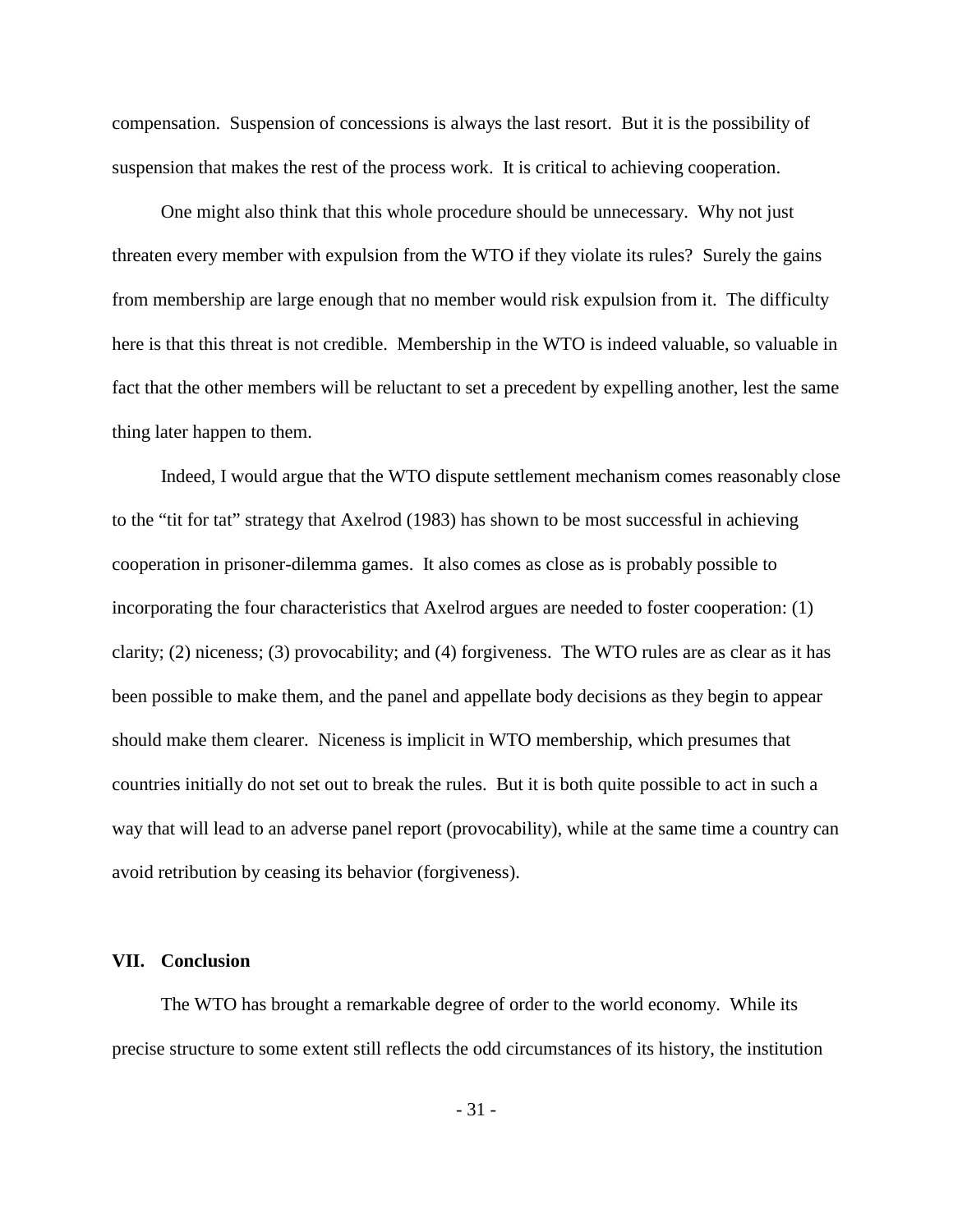as it is designed makes very good sense. Viewed as a facility for fostering cooperation in trade policy, set in a world where underlying incentives are to use trade policies in beggar-thy-neighbor ways, the WTO appears to succeed admirably in providing the necessary tools for cooperation. It constructs a variety of channels through which countries can communicate. It lays out a detailed set of rules defining cooperative behavior, rules that are well-grounded in either economic theory or history so as to be acceptable to the member countries. It permits an assortment of exceptions to these rules, some of which are regrettable but all of which were probably necessary to make it possible for many countries to participate. And finally it creates a streamlined dispute settlement mechanism that seems well-tailored to encouraging cooperation and adaptation by the participating countries.

It is too early to know for sure how successful all of this will be. But the biggest danger for any international agreement is not that it will fail to be achieved (witness the success, in a sense, of the still-born International Trade Organization), but that it will be ignored. There are signs already that countries are turning increasingly to the WTO to settle disputes that earlier they would have handled bilaterally. And the list of countries seeking membership in the WTO continues to grow.<sup>22</sup> The world of international trade policy will probably never be truly peaceful, but the WTO offers our best hope that future competition in international trade will be productive, not destructive.

 $^{22}$ As of November 5, 1996, there were 124 members of the WTO, according to WTO (1996). An additional 31 have requested to join, and their applications are being considered. The latter include several cases that are bound to be difficult, such as the People's Republic of China, Chinese Taipei, and the Russian Federation. One of the challenges for the future of the WTO is how to deal with such major political and economic decisions as the admission of these countries.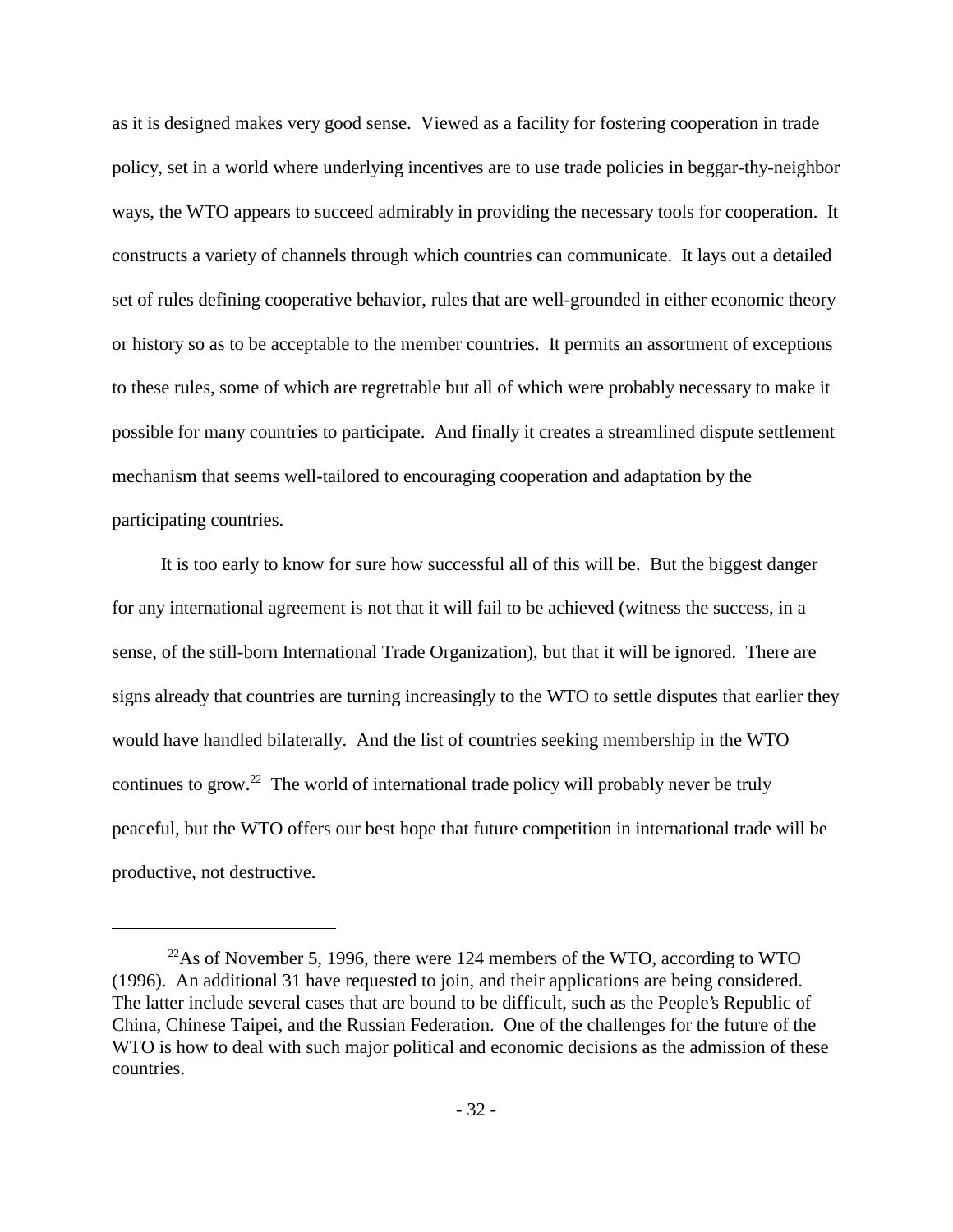#### **References**

Axelrod, Robert 1983 *The Evolution of Cooperation*, New York: Basic Books.

- Deardorff, Alan V. 1987 "Safeguards Policy and the Conservative Social Welfare Function," in H. Kierzkowski, ed., *Protection and Competition in International Trade*, Blackwell.
- Deardorff, Alan V. and Robert M. Stern 1985 *Methods of Measurement of Non-Tariff Barriers*, United Nations Conference on Trade and Development, UNCTAD/ST/MD/28 (January).
- Deardorff, Alan V. and Robert M. Stern. 1996. *Measurement of Nontariff Barriers*, report prepared for the Organization of Economic Cooperation and Development.
- Dixit, Avinash K. 1996 *The Making of Economic Policy: A Transaction-Cost Politics Perspective*, Cambridge, MA: M.I.T. Press.
- Finger, J. Michael, ed. 1993 *Antidumping: How It Works and Who Gets Hurt*, Ann Arbor: University of Michigan Press.
- General Agreement on Tariffs and Trade (GATT) 1993 "The Final Act of the Uruguay Round," in *News of the Uruguay Round of Multilateral Trade Negotiations* 93-2180, (December 14), pp. 1-32.
- Hoekman, Bernard 1989 "Determining the Need for Issue Linkages in Multilateral Trade Negotiations," *International Organization* 43, (Autumn), pp. 693-714.
- Hoekman, Bernard 1995a "Assessing the General Agreement on Trade in Services," in Will Martin and L. Alan Winters, *The Uruguay Round and the Developing Economies*, World Bank Discussion Paper No. 307, pp. 327-364.
- Hoekman, Bernard 1995b "Trade Laws and Institutions: Good Practices and the World Trade Organization," World Bank Discussion Paper No. 282, (April).
- Hoekman, Bernard and Michel Kostecki 1995 *The Political Economy of the World Trading System*, Oxford, U.K.: Oxford University Press.
- Hoekman, Bernard and Robert M. Stern 1991 "Evolving Patterns of Trade and Investment in Services," in Peter Hooper and J. David Richardson (eds.), *International Economic Transactions: Issues in Measurement and Empirical Research*, Chicago: University of Chicago Press for the NBER.

Jackson, John H. 1989 *The World Trading System*, Cambridge, MA: MIT Press.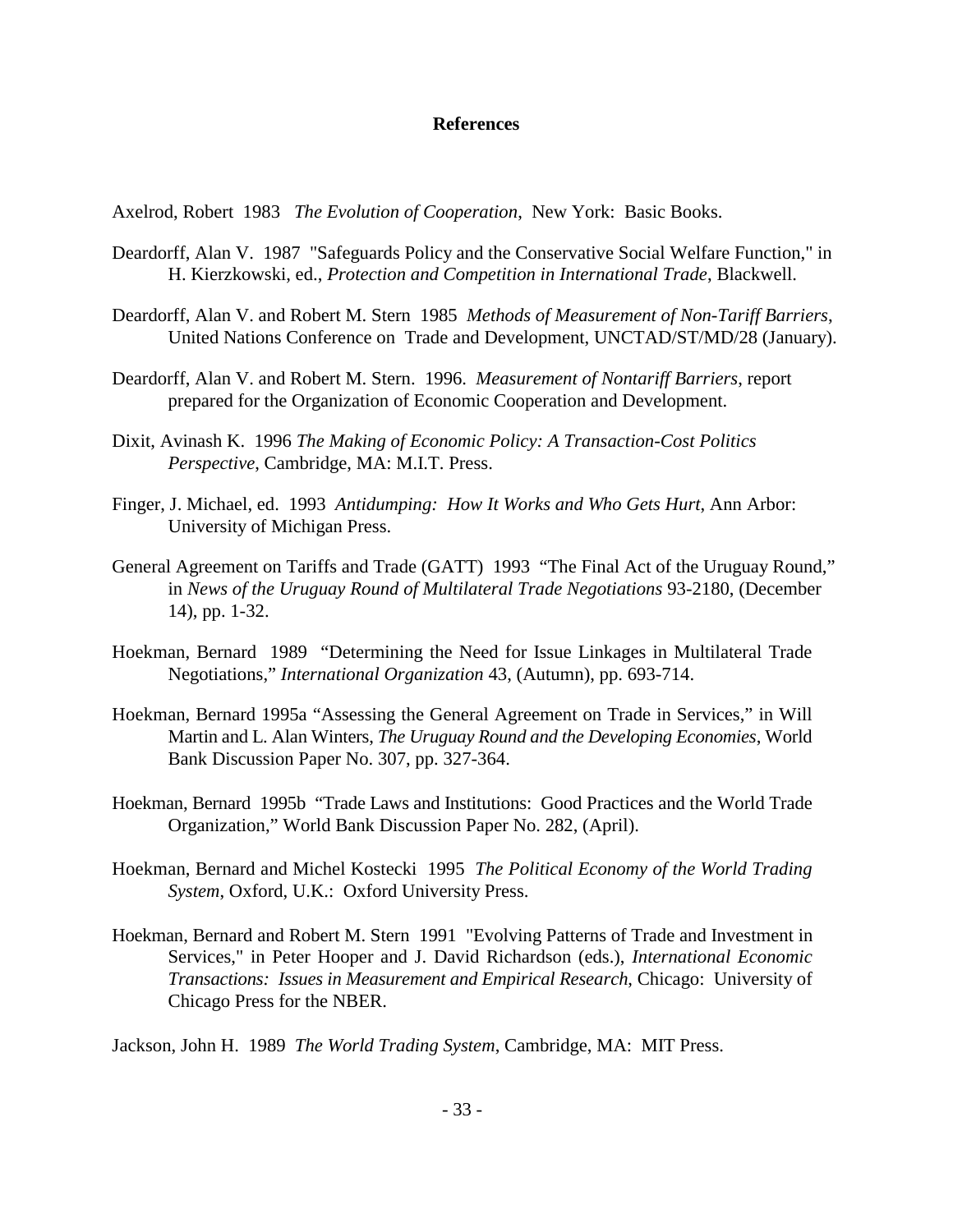- Martin, Will and L. Alan Winters 1995 *The Uruguay Round: Widening and Deepening the World Trading System*, Washington, D.C.: The World Bank.
- Preeg, Ernest H. 1995 *Traders in a Brave New World: The Uruguay Round and the Future of the International Trading System*, Chicago: University of Chicago Press.
- WTP 1996 *The World Trade Organization (WTO)*, home page on the World Wide Web, http://www.unicc.org/wto/Welcome.html.